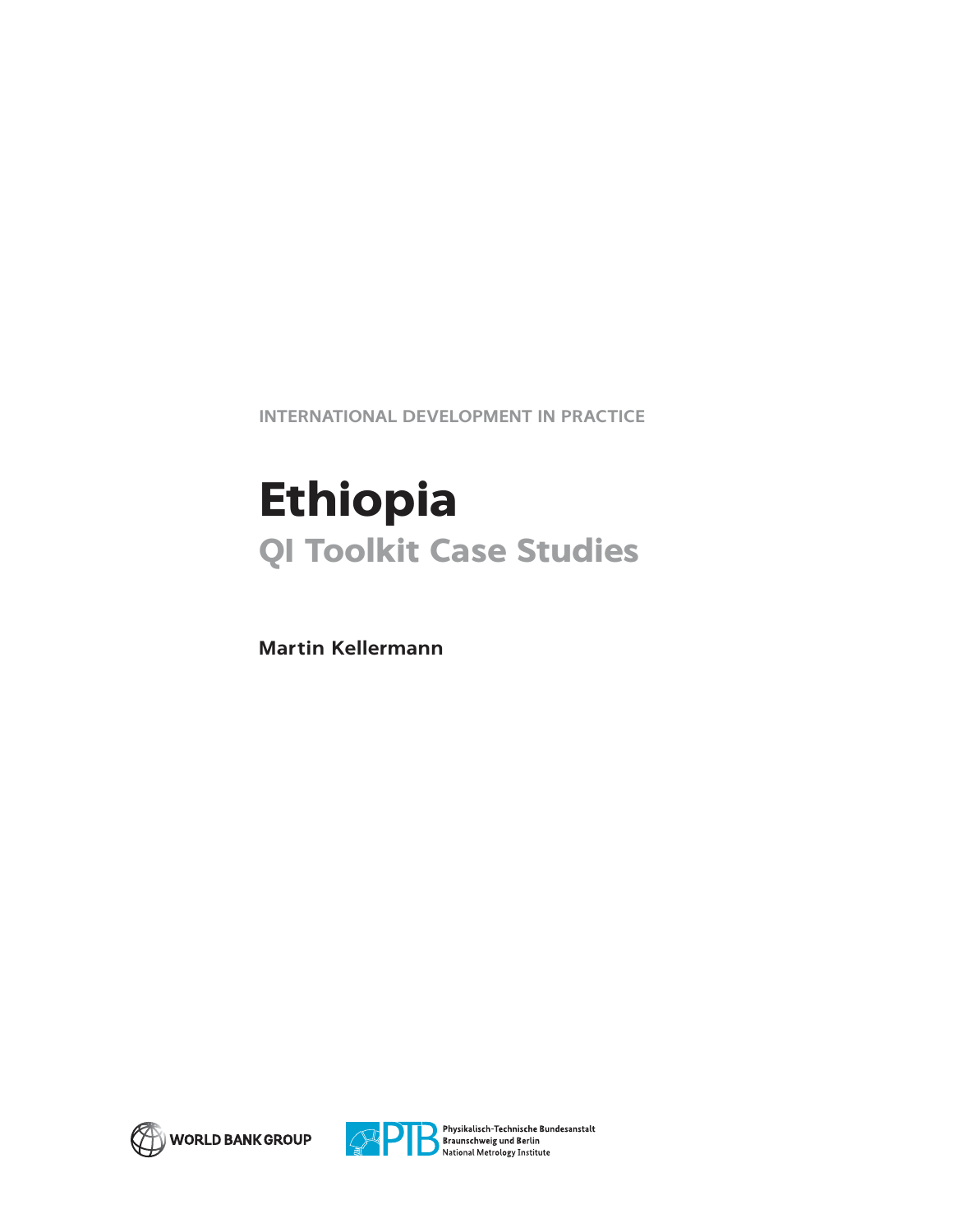© 2019 by International Bank for Reconstruction and Development / The World Bank and Physikalisch-Technische Bundesanstalt (PTB) 1818 H Street NW, Washington, DC 20433 Telephone: 202-473-1000; Internet: www.worldbank.org

Some rights reserved

1 2 3 4 22 21 20 19

Books in this series are published to communicate the results of Bank research, analysis, and operational experience with the least possible delay. The extent of language editing varies from book to book.

This work is a product of the staff of The World Bank with external contributions. The findings, interpretations, and conclusions expressed in this work do not necessarily reflect the views of The World Bank, its Board of Executive Directors, or the governments they represent, or those of PTB. The World Bank and PTB do not guarantee the accuracy of the data included in this work. The boundaries, colors, denominations, and other information shown on any map in this work do not imply any judgment on the part of The World Bank and/or PTB concerning the legal status of any territory or the endorsement or acceptance of such boundaries.

Nothing herein shall constitute or be considered to be a limitation upon or waiver of the privileges and immunities of The World Bank, all of which are specifically reserved.

#### **Rights and Permissions**



This work is available under the Creative Commons Attribution 3.0 IGO license (CC BY 3.0 IGO) http:// creativecommons.org/licenses/by/3.0/igo. Under the Creative Commons Attribution license, you are free to copy, distribute, transmit, and adapt this work, including for commercial purposes, under the following conditions:

- **Attribution**—Please cite the work as follows: Kellermann, Martin. 2019. "Ethiopia: QI Toolkit Case Studies." International Development in Practice. World Bank, Washington, DC; Physikalisch-Technische Bundesanstalt, Braunschweig, Germany. License: Creative Commons Attribution CC BY 3.0 IGO
- **Translations**—If you create a translation of this work, please add the following disclaimer along with the attribution: *This translation was not created by The World Bank and should not be considered an official World Bank translation. The World Bank shall not be liable for any content or error in this translation.*
- **Adaptations**—If you create an adaptation of this work, please add the following disclaimer along with the attribution: *This is an adaptation of an original work by The World Bank. Views and opinions expressed in the adaptation are the sole responsibility of the author or authors of the adaptation and are not endorsed by The World Bank.*
- **Third-party content**—The World Bank does not necessarily own each component of the content contained within the work. The World Bank therefore does not warrant that the use of any third-partyowned individual component or part contained in the work will not infringe on the rights of those third parties. The risk of claims resulting from such infringement rests solely with you. If you wish to re-use a component of the work, it is your responsibility to determine whether permission is needed for that re-use and to obtain permission from the copyright owner. Examples of components can include, but are not limited to, tables, figures, or images.

All queries on rights and licenses should be addressed to World Bank Publications, The World Bank Group, 1818 H Street NW, Washington, DC 20433, USA; e-mail: pubrights@worldbank.org.

Cover photo: © monsitj / iStockphoto.com. Used with permission; further permission required for reuse. Cover design: Debra Naylor / Naylor Design Inc.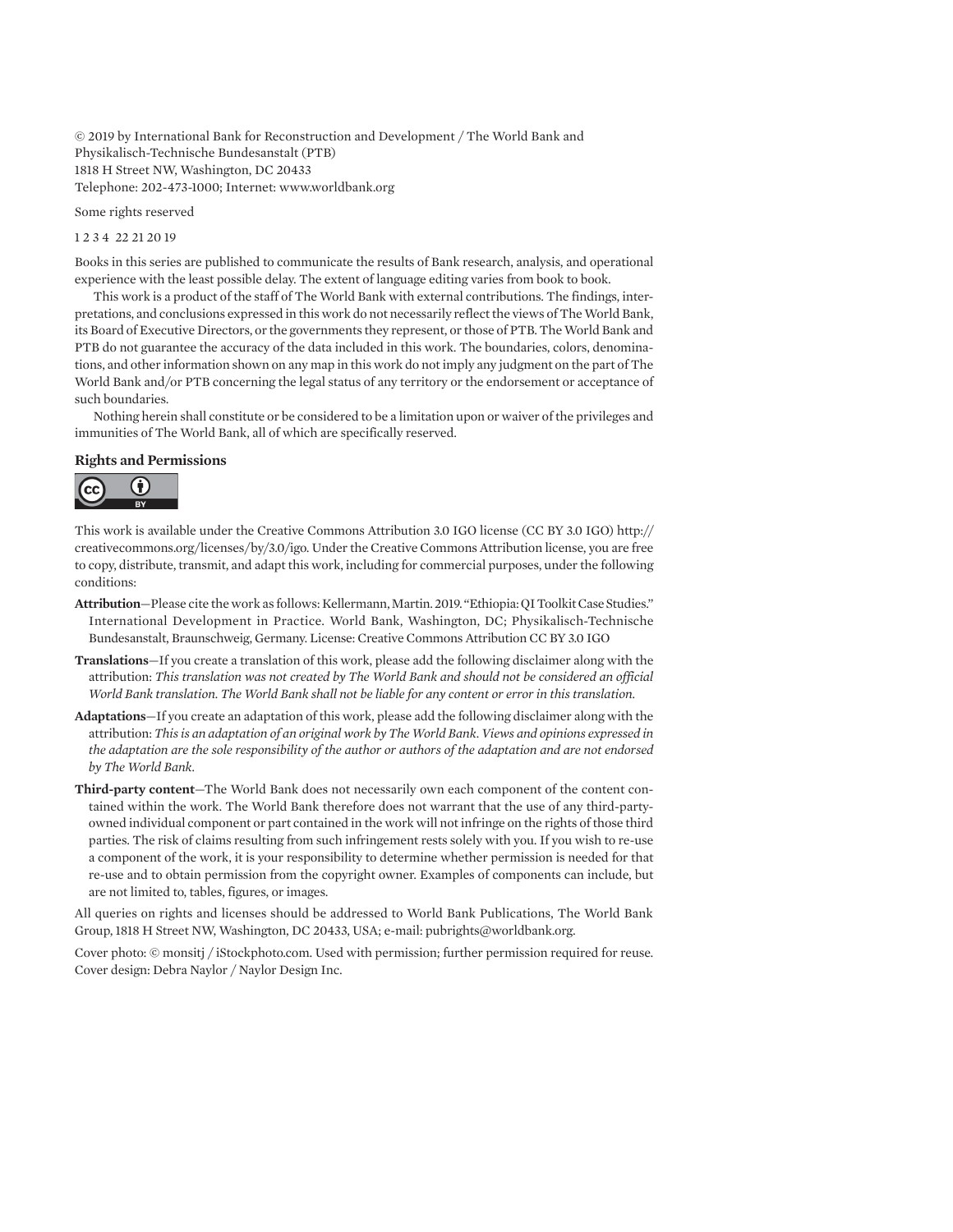## **Contents**

*Acknowledgments 71 About the Author 73 Abbreviations 75* Executive summary 77 Country context 80 Early QI development and issues 81 Project components and objectives 82 Integrated Framework for Trade-Related Technical Assistance to Least-Developed Countries (IF) 82 National Metrology Institute of Germany (PTB) 83 Engineering Capacity Building Programme (ECBP) 84 Project design and implementation 86 QI strategy 86 Metrology 87 Conformity assessment 88 University and vocational training reform 89 Industrial capacity development 89 Project coordination 90 Stakeholders and their roles 91 Outcomes 92 Problems encountered: Challenges and issues 93 Key success factors and lessons learned 95 Conclusion 96 Notes 96 References 97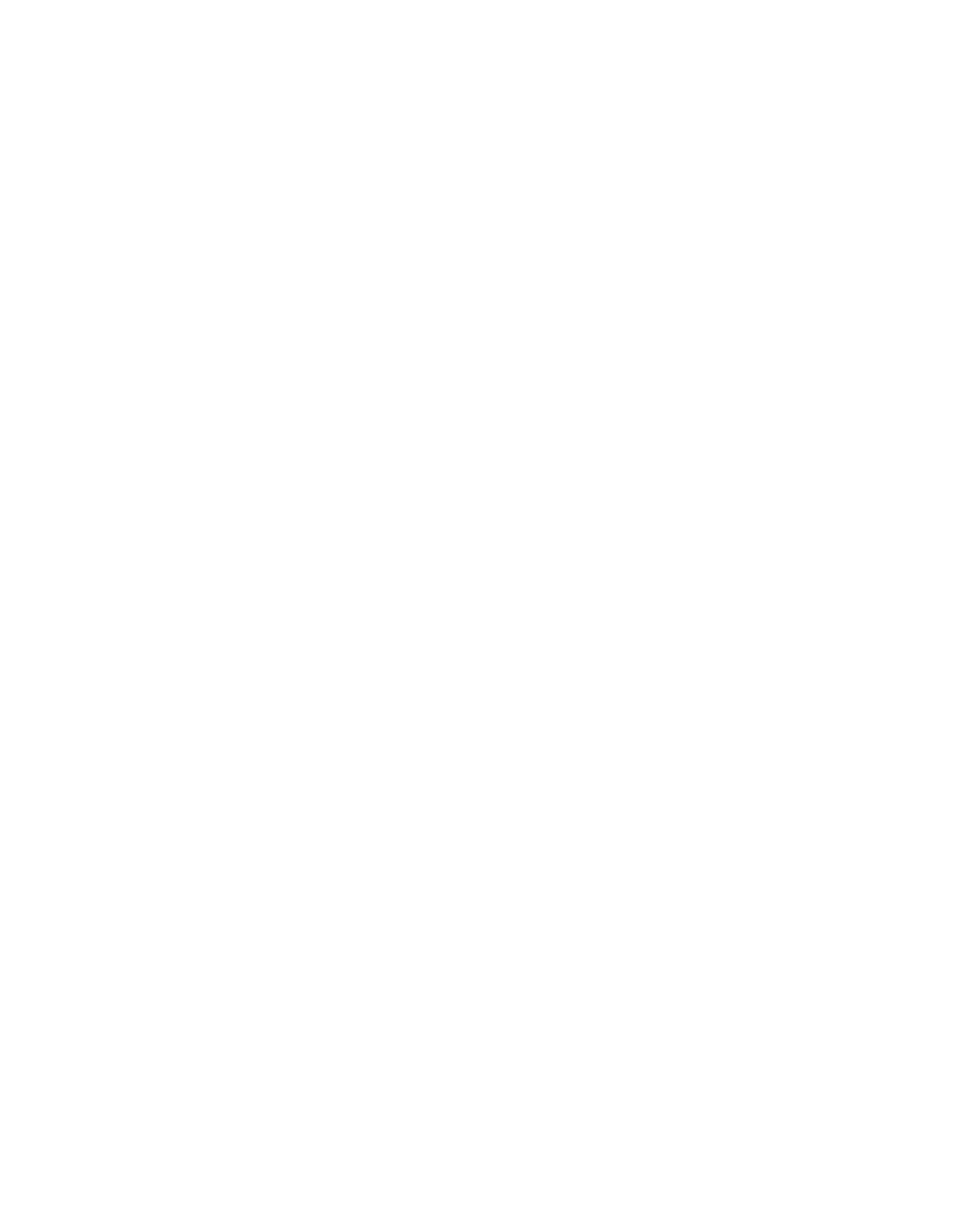## **Acknowledgments**

The content of this publication was developed jointly by the World Bank Group and the National Metrology Institute of Germany (PTB). The preparation of this toolkit was initiated by Christine Zhenwei Qiang, practice manager for the Global Investment and Competition Unit of the World Bank's Macroeconomics, Trade & Investment (MTI) Global Practice. It was subsequently led by Catherine Masinde, practice manager for the MTI Global Practice's Global Business Regulation Unit. The principal author of this toolkit is global quality infrastructure (QI) consultant Martin Kellermann.

The World Bank and PTB team that oversaw and contributed heavily to this publication consisted of Andrei Mikhnev, World Bank lead private sector specialist; Wafa Aranki, World Bank senior private sector specialist; Bin Zhai, World Bank private sector specialist; Susanne Wendt, PTB project coordinator; Solomon Stavis, World Bank consultant; and Alexis Valqui, PTB consultant.

The team would like to thank Marion Stoldt, Ulf Hillner, Selma Rasavac, and Miles McKenna for their excellent suggestions and thoughtful contributions.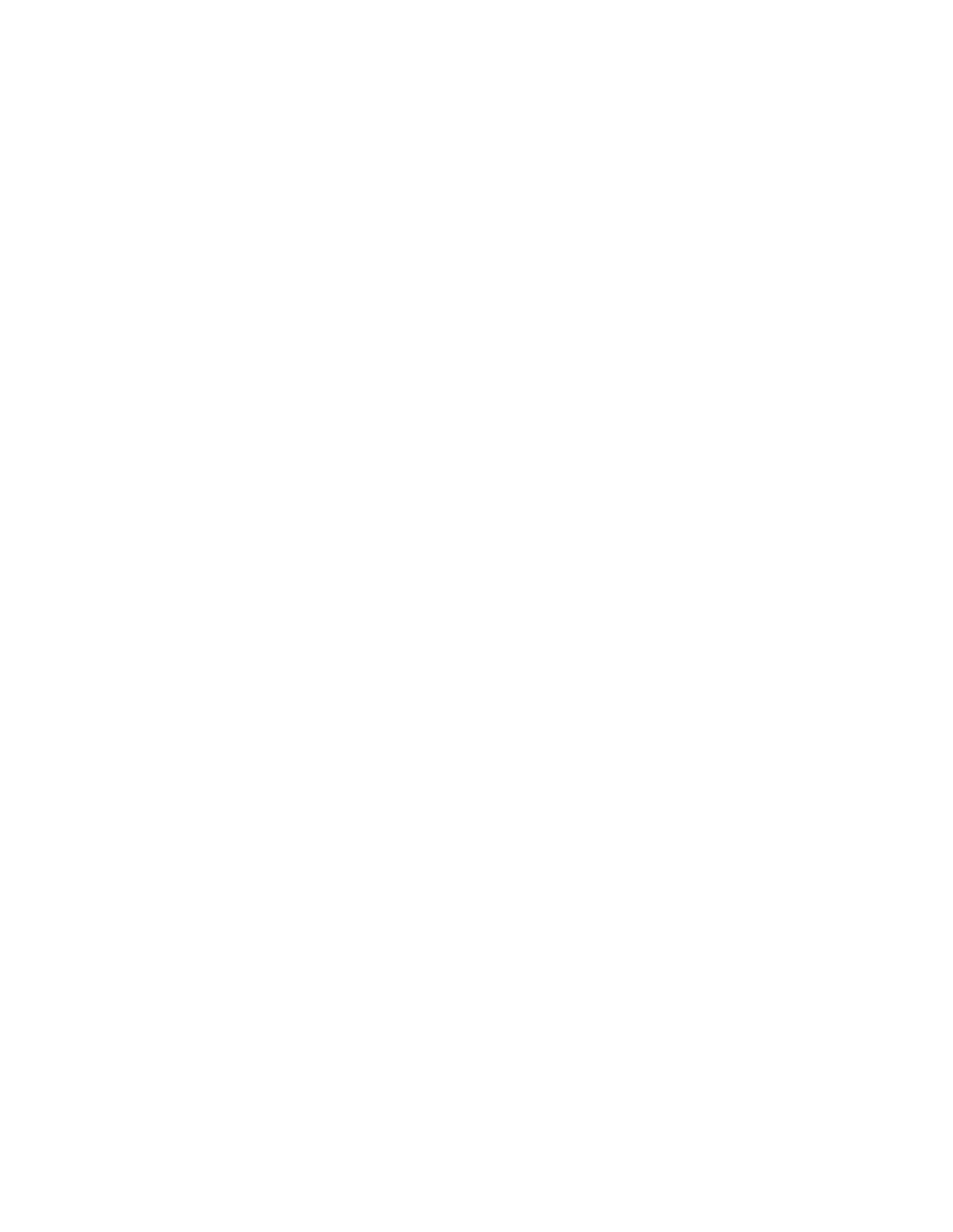### **About the Author**

**Martin Kellermann** has more than 40 years of experience working in quality infrastructure (QI), first in the South African Bureau of Standards and thereafter as a consultant all over the world. He has worked in Central Asia, the Middle East, East Africa, West Africa, and East Asia, advising governments and QI institutions on policy, strategy, and the reengineering of business activities, as well as facilitating the drafting of national quality policies and QI legislation. During this time, he worked with the World Bank, National Metrology Institute of Germany, International Organization for Standardization, International Trade Centre, United Nations Industrial Development Organization, United Nations Development Programme, and many other organizations, and he has contributed to and authored multiple publications on QI.

Kellermann holds a master's degree in mechanical engineering from Pretoria University. He has also studied accountancy at the University of the Witwatersrand's Graduate School of Business Administration and participated in the Executive Education Program of the Haas School of Business, University of California, Berkeley. Currently, Kellermann lives with his wife in South Africa.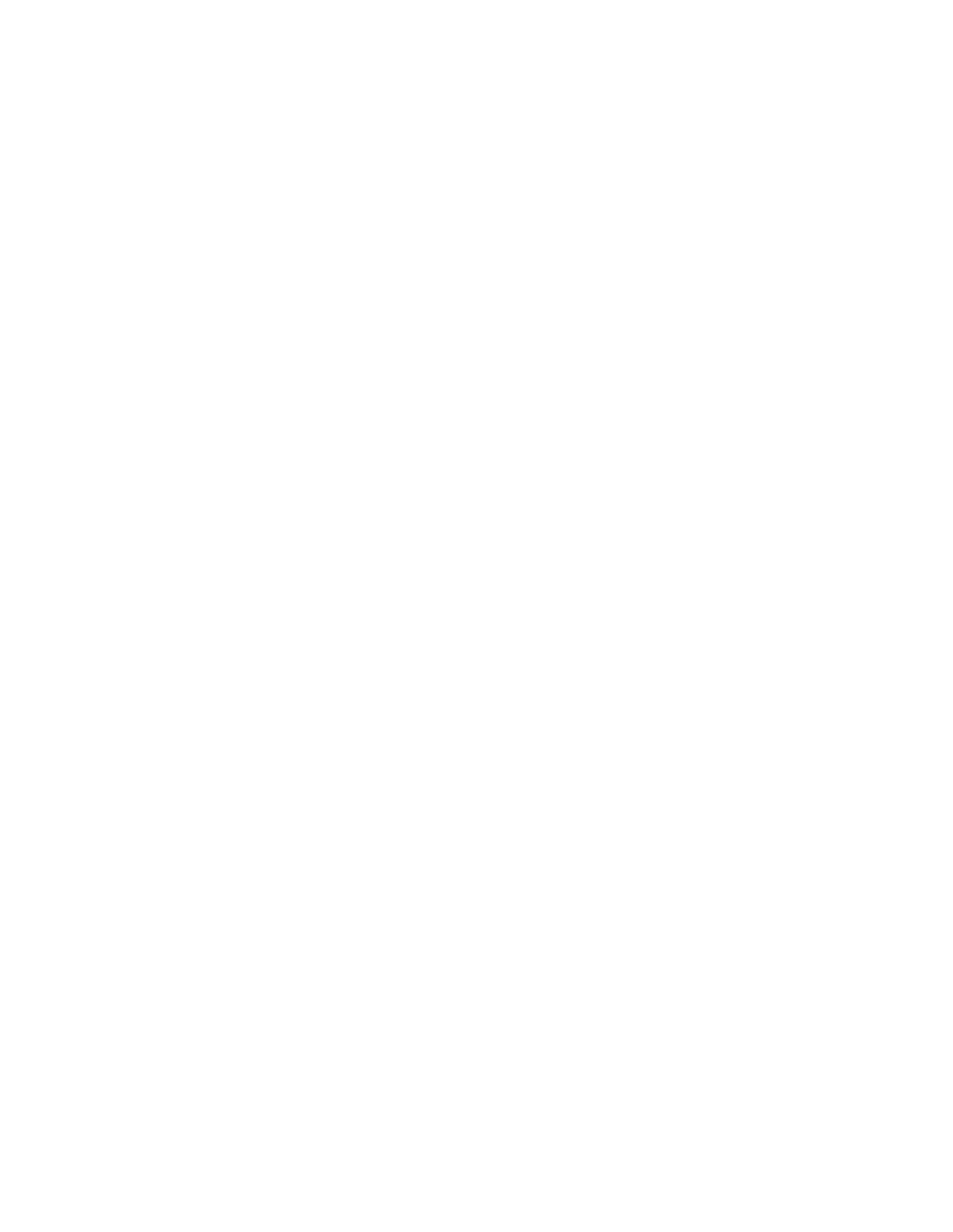## **Abbreviations**

| <b>BMZ</b>    | Federal Ministry for Economic Cooperation and             |  |
|---------------|-----------------------------------------------------------|--|
|               | Development (Germany)                                     |  |
| <b>BSCI</b>   | Business Social Compliance Initiative                     |  |
| <b>CMC</b>    | calibration and measurement capabilities                  |  |
| <b>COMESA</b> | Common Market for Eastern and Southern Africa             |  |
| DAG           | Donor Assistance Group                                    |  |
| <b>DAkkS</b>  | German Accreditation Body (Deutsche                       |  |
|               | Akkreditierungsstelle)                                    |  |
| <b>DTIS</b>   | Diagnostic Trade Integration Study                        |  |
| <b>ECAE</b>   | Ethiopian Conformity Assessment Enterprise                |  |
| <b>ECBP</b>   | Engineering Capacity Building Programme                   |  |
| <b>ENAO</b>   | Ethiopian National Accreditation Office                   |  |
| <b>ESA</b>    | Ethiopian Standards Agency                                |  |
| EU            | European Union                                            |  |
| GDP           | gross domestic product                                    |  |
| GIZ           | German Agency for International Cooperation (Deutsche     |  |
|               | Gesellschaft für Internationale Zusammenarbeit)           |  |
| IAF           | <b>International Accreditation Forum</b>                  |  |
| <b>IEC</b>    | International Electrotechnical Commission                 |  |
| ΙF            | Integrated Framework for Trade-Related Technical          |  |
|               | Assistance to Least-Developed Countries                   |  |
| <b>ILAC</b>   | <b>International Laboratory Accreditation Cooperation</b> |  |
| <b>IMF</b>    | <b>International Monetary Fund</b>                        |  |
| <b>ISO</b>    | International Organization for Standardization            |  |
| <b>ITC</b>    | <b>International Trade Centre</b>                         |  |
| <b>JICA</b>   | Japan International Cooperation Agency                    |  |
| <b>LDC</b>    | least-developed countries                                 |  |
| <b>MoCB</b>   | Ministry of Capacity Building                             |  |
| MoTI          | Ministry of Trade and Industry                            |  |
| <b>NMIE</b>   | National Metrology Institute of Ethiopia                  |  |
| QI            | quality infrastructure                                    |  |
| QSAE          | Quality and Standards Authority of Ethiopia               |  |
| <b>SPS</b>    | sanitary and phytosanitary                                |  |
| TBT           | Technical Barriers to Trade                               |  |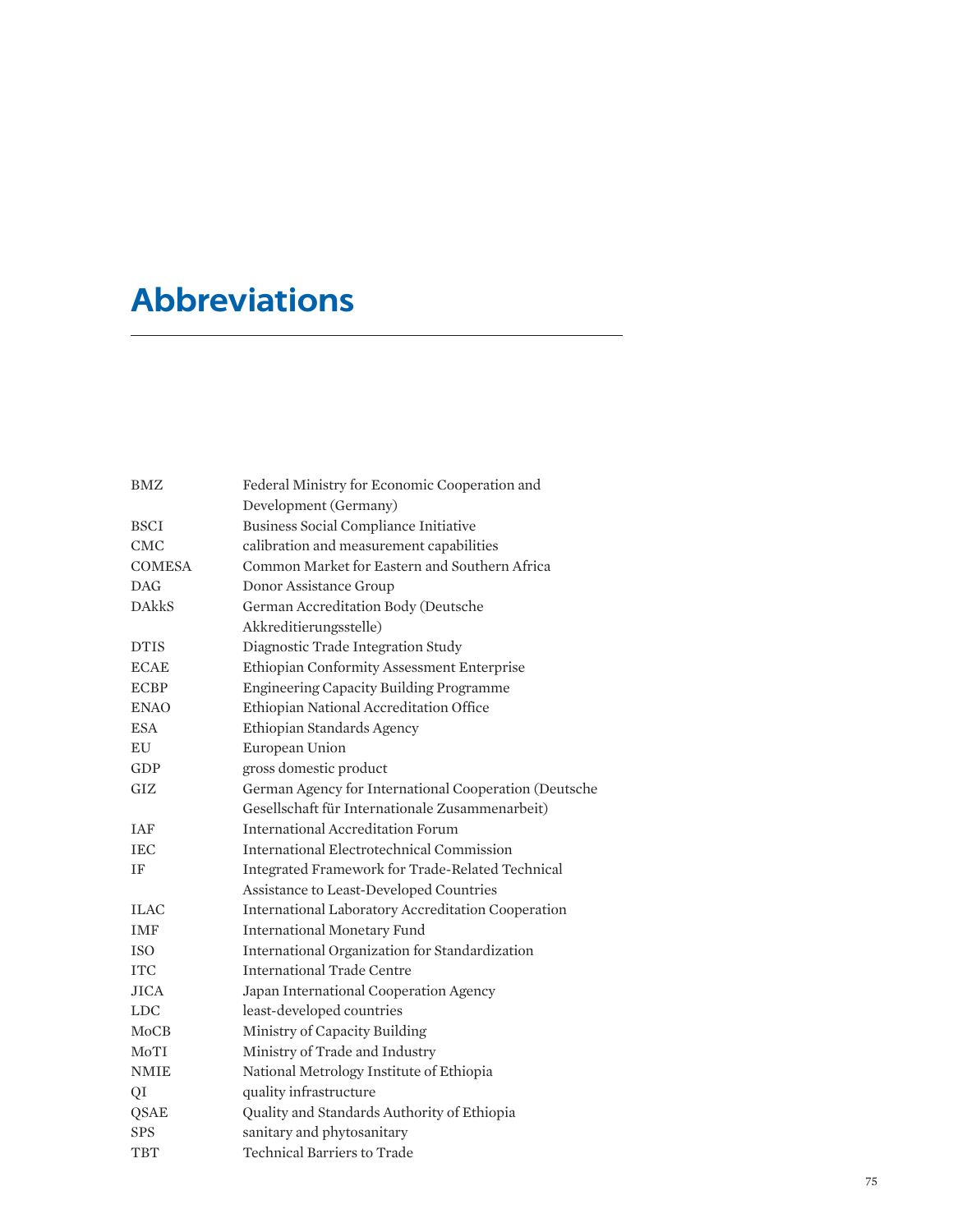|              | TBT Agreement Agreement on Technical Barriers to Trade (WTO) |  |
|--------------|--------------------------------------------------------------|--|
| <b>TeCAT</b> | Technology Capability Accumulation and Transfer              |  |
| <b>TRIM</b>  | Trade-Related Investment Measures                            |  |
| <b>TVET</b>  | technical and vocational education and training              |  |
| UN           | <b>United Nations</b>                                        |  |
| <b>UNDP</b>  | United Nations Development Programme                         |  |
| <b>UNIDO</b> | United Nations Industrial Development Organization           |  |
| <b>USAID</b> | U.S. Agency for International Development                    |  |
| <b>WTO</b>   | World Trade Organization                                     |  |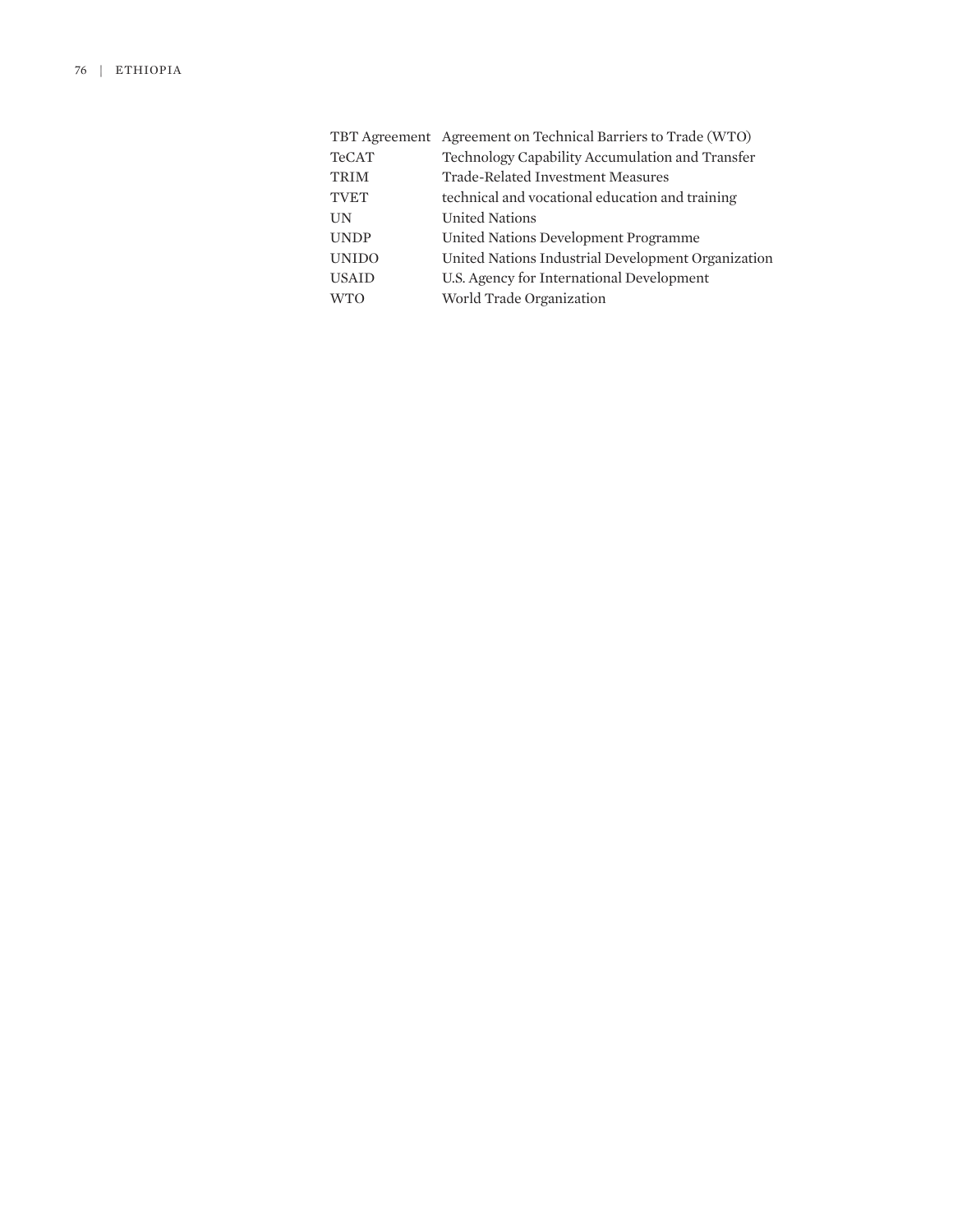## **Ethiopia** *QI Toolkit Case Studies*

*Abstract: Ethiopia reengineered its quality infrastructure (QI) as a precursor to World Trade Organization (WTO) membership. This comprised the unbundling of the Quality and Standards Authority of Ethiopia (QSAE) into four independent entities—for standards, metrology, accreditation, and conformity assessment—to comply with international good practices and with the requirements of the WTO Agreement on Technical Barriers to Trade. Thereafter, these four entities were supported in obtaining international recognition. It was a complex undertaking that required a clear government vision and massive support at the political level.*

#### **EXECUTIVE SUMMARY**

Ethiopia wished to integrate better with international global markets to initiate socioeconomic development. As a first step, Ethiopia applied for accession to the World Trade Organization (WTO) in 2003. Its national quality infrastructure (QI) and technical regulation regime were evaluated for compliance with the WTO Agreement on Technical Barriers to Trade (TBT Agreement) in 2006 under a United Nations Development Programme (UNDP) project. The evaluation concluded as follows:

- The national standards body—the QSAE—followed a fully integrated approach by providing all QI services (standards, metrology, and conformity assessment), which made the QSAE a type of monopoly.
- The QSAE was responsible for the registration of other laboratories (that is, a type of accreditation), which constituted a conflict of interest with its own laboratory services.
- The QSAE was responsible for the administration of more than 250 mandatory standards; and this activity, in combination with its own testing and certification, constituted a serious conflict of interest and a trade barrier.
- The technical regulation regime of Ethiopia was found to be ad hoc, fragmented, and often noncompliant with WTO TBT Agreement requirements.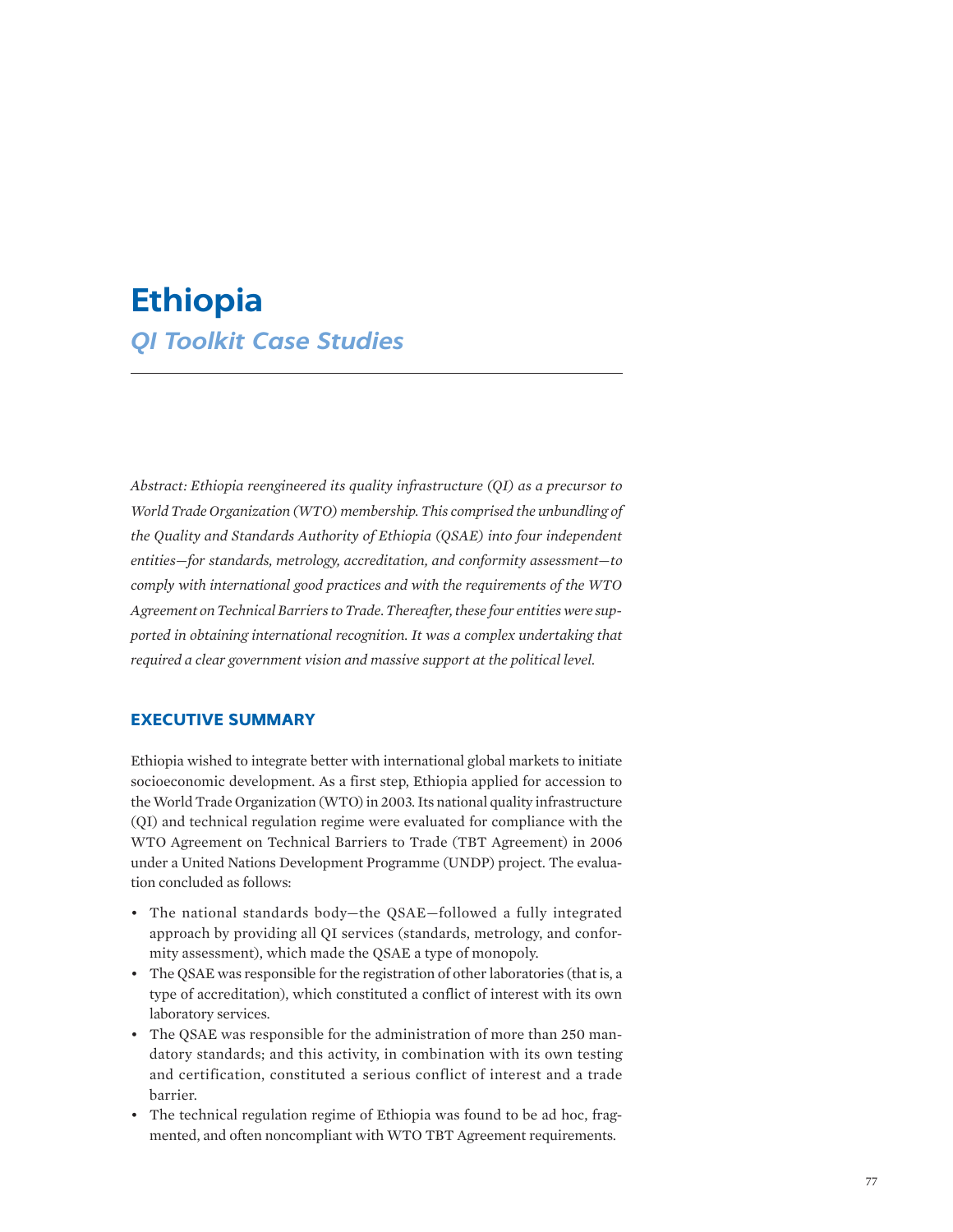• None of the QI organizations in Ethiopia were accredited, thus denying international recognition for the outputs of those organizations.

All these issues were real challenges for the Ethiopian industries endeavoring to become more export-oriented, because in these markets products and services must be competitive not only on delivery and price but also on quality quality that must be demonstrated through internationally recognized QI services. In addition, the conflicts of interest and noncompliance with WTO TBT Agreement requirements would have to be addressed before Ethiopia's WTO accession.

Two German-funded development projects provided the major impetus for the reengineering of Ethiopia's QI. The first of them, the Engineering Capacity Building Programme (ECBP), was a joint venture between the German and Ethiopian governments. It was implemented in two phases from 2006 to 2012 and cofunded, with Germany providing €54.3 million, and the Ethiopian side was supposed to match this (Becker, Schäfer, and Diergardt 2012). The German side was managed by the German Agency for International Cooperation (GIZ), and the Ethiopian counterpart was the Ministry of Planning. A parallel development program of €2.4 million—"Support in the Development of a Customer-Oriented Quality Infrastructure in Ethiopia," which was included in the ECBP framework—was implemented by the National Metrology Institute of Germany (PTB) from 2006 to 2012.

The ECBP had four components: (a) university reform of engineering curricula, (b) establishment of a modern technical and vocational education and training (TVET) system, (c) reengineering of the national QI, and (d) capacity building of industry to better use the national QI services. The PTB project focused on capacity building in the national QI, with metrology and testing laboratories being the main beneficiaries. The two projects were coordinated, as required, by the German Federal Ministry for Economic Cooperation and Development (BMZ). A GIZ field office was established in Addis Ababa for the massive ECBP program with German and Ethiopian staff. This office was also used by the PTB project.

During the first phase of the ECBP, a comprehensive QI strategy was developed in 2006–08 with the involvement of many stakeholders from both the public and private sectors (ECBP 2009). Other than an analysis of the country's QI and its challenges, it also contained QI benchmarking of countries such as China, Germany, Malaysia, and South Africa. The main recommendation of the QI strategy was to split the QSAE into four independent entities: the Ethiopian Standards Agency (ESA), the Ethiopian Conformity Assessment Enterprise (ECAE), the National Metrology Institute of Ethiopia (NMIE), and the Ethiopian National Accreditation Office (ENAO). These four QI organizations were to be accountable to the Ministry of Science and Technology as part of the overall science system.

At the same time, the QSAE's regulatory activities were to be totally separated from the four QI organizations. The administration of mandatory standards was to be placed in an independent regulatory agency under the Ministry of Trade and Industry (MoTI), and the trade metrology activities were devolved to the regional trade inspectorates of the same. The draft QI strategy was approved by the Council of Ministers in 2009.

During that time, the Ethiopian government also embarked on a major reengineering of the whole civil service. The Ministry of Planning was created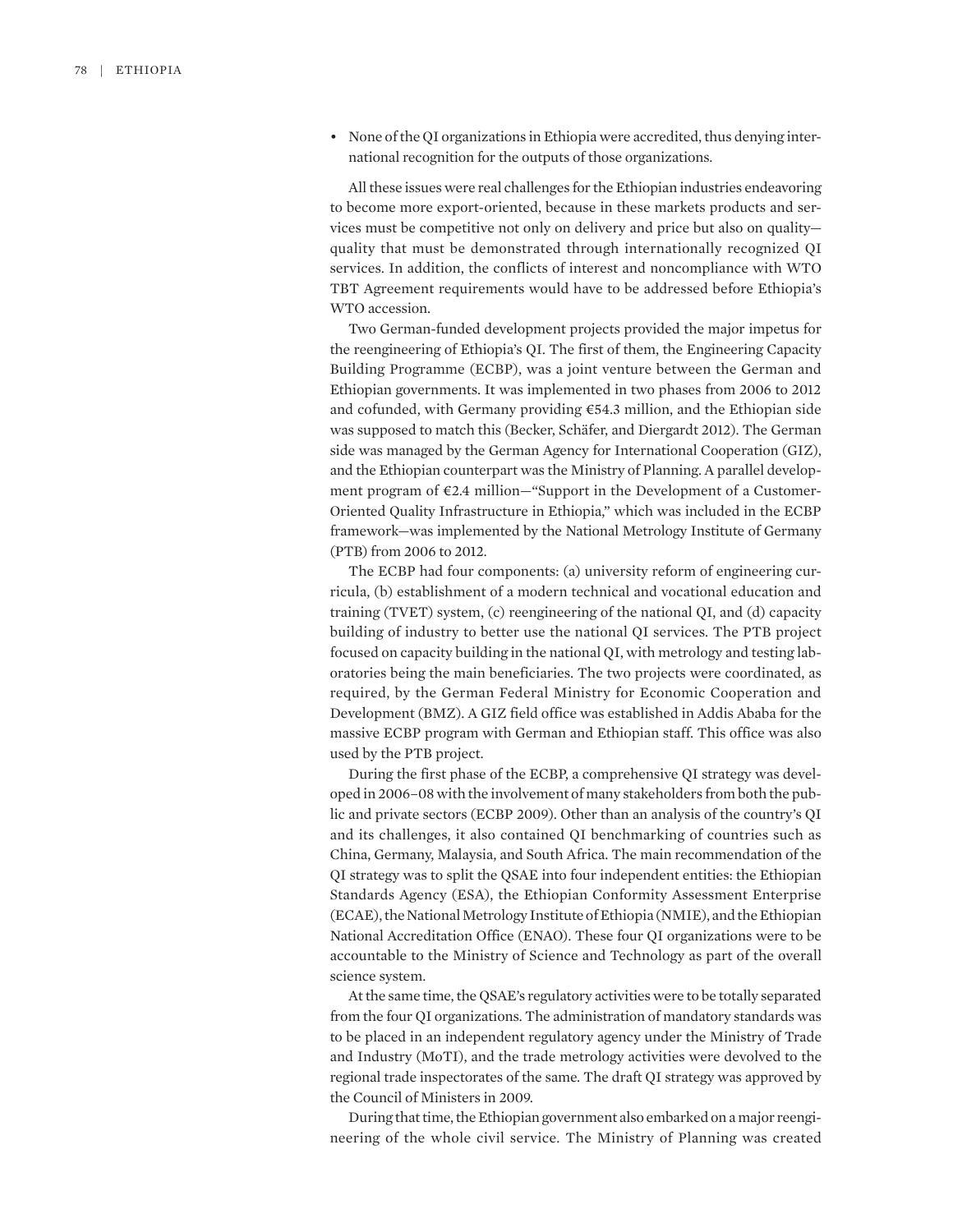specifically to spearhead this process, and it became politically one of the most influential ministries. Once the civil service reengineering program had been completed, this ministry was disbanded in 2010. The civil service reengineering delayed the QI reforms in two ways: First, because the reengineering of the QI was subsumed into this overall civil service program—which took years longer to be realized than was originally planned—the QI reengineering also took much longer than planned for in the QI strategy. Second, the legislative framework for the various QI organizations and the separation of regulatory activities had to be developed and promulgated. Hence, the new QI structures were only established in 2011 (table 1).

Even before the split of the QSAE, however, capacity building in metrology, testing laboratories, and certification was under way:

- A quality management certification body, QSAE-Cert, was established; its auditors were trained; and its own management system was developed and implemented. QSAE-Cert was accredited by the German Accreditation Body (DAkkS) in 2009.
- The metrology laboratories of the QSAE (later NMIE) were supported in developing their calibration and measurement capabilities through regional interlaboratory comparisons. Some of the metrology laboratories were

| <b>BEFORE REFORM</b>                                                                                                                                                                                                                          | <b>AFTER REFORM</b>                                                                                                                                                                                                                                                                                       |
|-----------------------------------------------------------------------------------------------------------------------------------------------------------------------------------------------------------------------------------------------|-----------------------------------------------------------------------------------------------------------------------------------------------------------------------------------------------------------------------------------------------------------------------------------------------------------|
| The national standards body, the Quality and Standards<br>Authority of Ethiopia (QSAE), was responsible for standards,<br>inspection, testing, certification, metrology, and<br>accreditation; hence, numerous conflicts of interest existed. | QSAE was split into four QI organizations, each dealing with a specific<br>QI service: standards, metrology, accreditation, and conformity<br>assessment. These four entities were accountable to the Ministry of<br>Science and Technology.                                                              |
| The QSAE was responsible for the implementation of<br>mandatory standards and trade metrology.                                                                                                                                                | Implementation of mandatory standards and trade metrology was<br>separated from the QSAE and moved to the Ministry of Trade and<br>Industry. Trade metrology was further devolved to regional trade<br>inspectorates.                                                                                     |
| No quality management system certification body was<br>established in Ethiopia. Clients had to use expensive<br>foreign certification bodies.                                                                                                 | QSAE-Cert was established as a quality management certification<br>body, its auditors were trained, and its processes and documentation<br>were developed and implemented. QSAE-Cert was accredited by the<br>German Accreditation Body (DAkkS).                                                          |
| The equipment of the metrology laboratories of the QSAE<br>was of low accuracy and not capable of getting<br>international recognition.                                                                                                       | The equipment of the metrology laboratory in the QSAE (later the<br>National Metrology Institute of Ethiopia [NMIE]) was modernized, and<br>systems to gain international recognition were introduced. Laboratory<br>intercomparisons were conducted and continue at the regional level.                  |
| The QSAE's accreditation activities did not meet<br>international standards, and no international recognition by<br>International Laboratory Accreditation Cooperation (ILAC)<br>or the International Accreditation Forum (IAF) was possible. | The independent Ethiopian National Accreditation Office (ENAO) was<br>established, and support to achieve international recognition by ILAC<br>and the IAF was initiated.                                                                                                                                 |
| University engineering curricula were totally outdated and<br>did not meet the needs of industry.                                                                                                                                             | More than 100 engineering curricula and training materials were<br>modernized and aligned with industry needs. The QI benefits from<br>more and better-trained technical staff.                                                                                                                           |
| No vocational training system for technicians existed.                                                                                                                                                                                        | A vocational training system for technicians was established, 250<br>training institutions were accredited, 1,500 trainers were trained, and<br>regional agencies were established to oversee the training of 300,000<br>technicians in 1,000 industries.                                                 |
| The investment climate was suboptimal; hence, exporting<br>possibilities were suboptimal.                                                                                                                                                     | The investment climate was enhanced with the removal of trade-<br>restrictive taxes and import duties. Strategic industry associations were<br>strengthened, and trade promotion originations were capacitated.<br>A higher demand for QI services has resulted in growth in strategic<br>export sectors. |

#### **TABLE 1 Snapshot of quality infrastructure (QI) Reform in Ethiopia**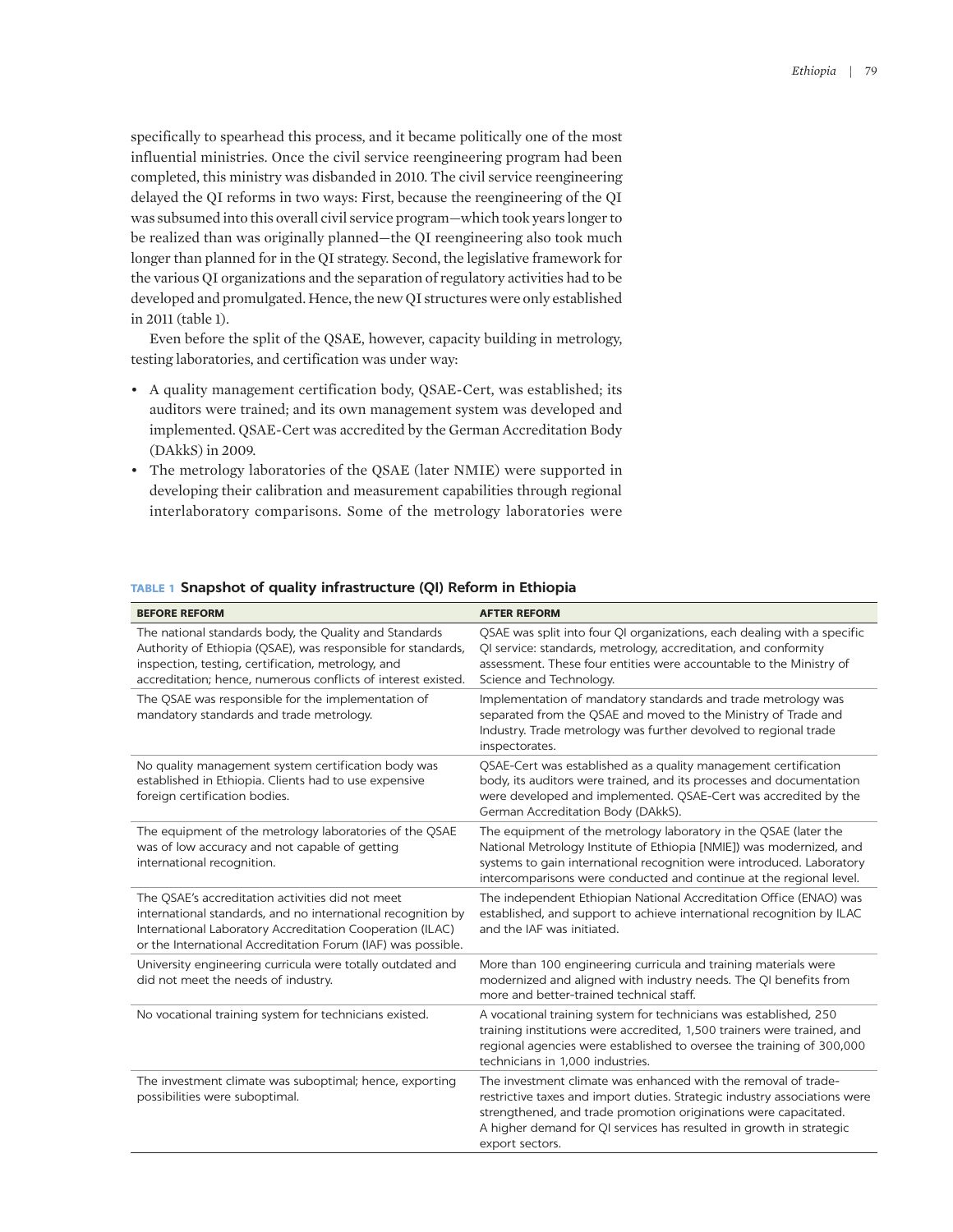accredited to ISO/IEC 17025 ("General Requirements for the Competence of Testing and Calibration Laboratories").

• Several testing laboratories of both the ECAE and the private sector were supported in obtaining accreditation.

The university reform project provided for a total revamping of the curricula for engineering students, bringing them to international levels by introducing modern curricula in the 274 public technical colleges. The TVET project established vocational training agencies in the regions to oversee the training of 300,000 trainees in 1,000 enterprises. The QI profited from these measures as trained technical personnel became available.

Exports and formal employment in selected industrial sectors rose. Since 2005, for example, Ethiopia's QI services have made it an increasingly attractive production and investment location in the textile and leather sectors on the African continent. The Ethiopian pharmaceutical sector has increasingly substituted previous drug imports. In addition, more than 30 companies in various sectors have been supported in gaining certification to ISO 9001 ("Quality Management Systems-Requirements"),<sup>1</sup> ISO 14001 ("Environmental Management Systems-Requirements with Guidance for Use"),<sup>2</sup> and other relevant standards.

#### **COUNTRY CONTEXT**

Ethiopia, with its capital city of Addis Ababa, is on the Horn of Africa. It shares a border with Eritrea to the north and northeast, Djibouti and Somalia to the east, Sudan and South Sudan to the west, and Kenya to the south. With nearly 100 million inhabitants, Ethiopia is the most populous landlocked country in the world, as well as the second-most-populous nation on the African continent after Nigeria.

Ethiopia is classified as a low-income country by the World Bank. But, according to the International Monetary Fund (IMF), Ethiopia was one of the fastest-growing economies in the world, registering over 10 percent economic growth from 2004 through 2009. It was the fastest-growing non-oil-dependent African economy in the years 2007 and 2008. Its growth decelerated moderately in 2012 to 7 percent and is projected to be 6.5 percent in the future. Despite its fast growth, its gross domestic product (GDP) per capita is still one of the lowest in the world, and its economy faced serious structural problems. Agricultural productivity remains low, and frequent droughts still beset the country (IMF 2012).

Ethiopia is a member of the Common Market for Eastern and Southern Africa (COMESA) and has signed bilateral trade agreements with several countries, as well as being included in some of the preferential trade agreements, such as the African Growth and Opportunity Act (with the United States) and the Everything but Arms initiative (with the European Union).

Ethiopia is not a member of the WTO but started the process of accession in 2003.3 This decision marked an important step in the country's process of integration into the global economy. The WTO General Council accepted Ethiopia's request but acknowledged that institutional capacities in the country required further development. Ethiopian authorities envisaged the accession process to be completed by 2009 or 2010, but this did not happen. During the process of becoming a WTO member, some fundamental policy and institutional changes would have to be implemented, including those related to the QI and the technical regulation regime.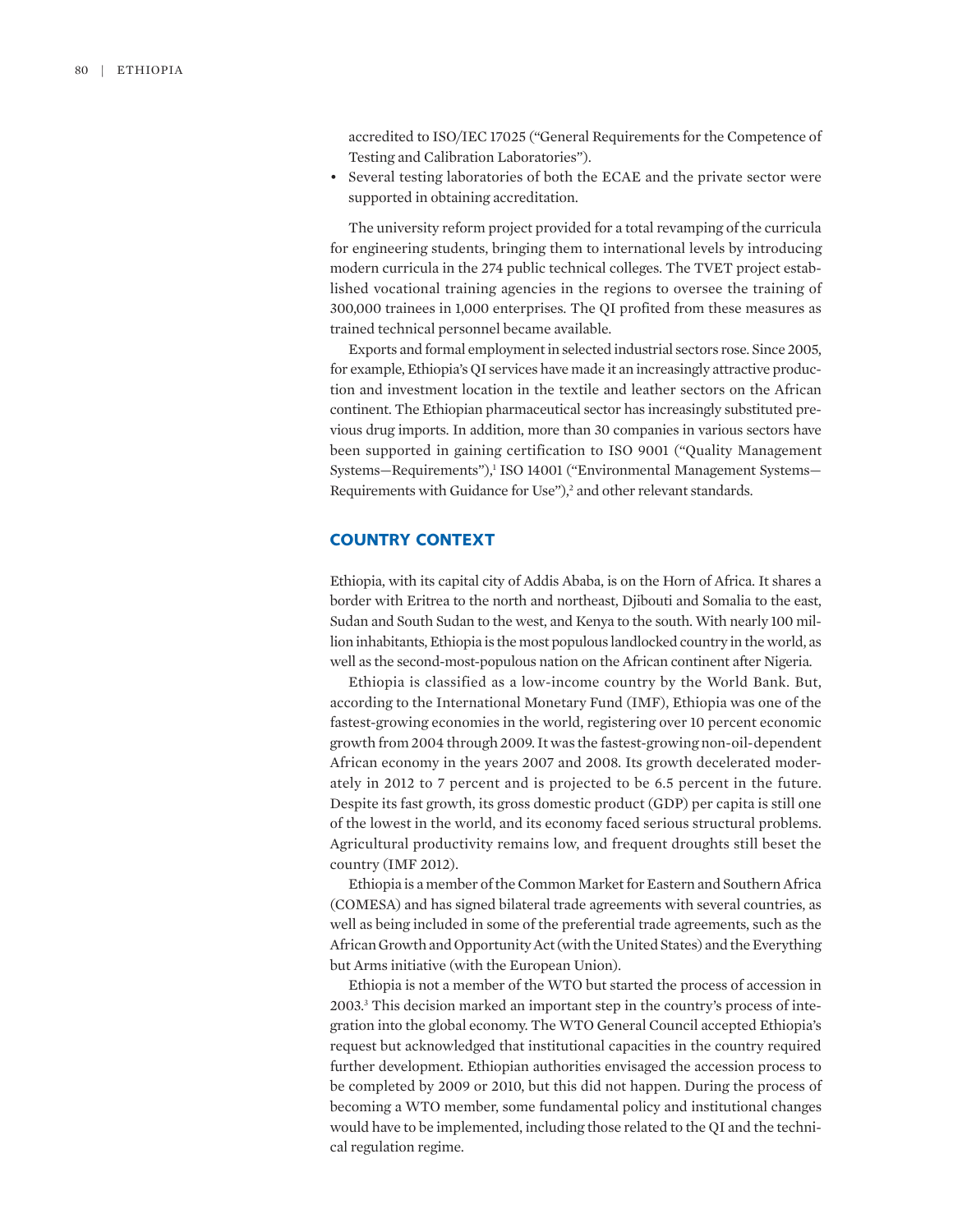#### **EARLY QI DEVELOPMENT AND ISSUES**

Ethiopia's national standards body, the QSAE, was established in 1970 and became operational in 1972. Its founding legislation was amended a few times, most notably with the far-reaching Quality and Standards Authority of Ethiopia Establishment Proclamation No. 102/1998 and the Standards and Certification Council of QSAE Proclamation No. 413/2004**.** The responsibility for metrology was conferred on the QSAE through the Weights and Measures Regulations Legal Notice No. 432 of 1973. In 2003, when Ethiopia started the process of accession to the WTO, the QSAE was already a member of the International Organization for Standardization (ISO), International Electrotechnical Commission (IEC), and International Organization of Legal Metrology (OIML).

Through these laws, the QSAE was mandated to promote and assist in the establishment of quality management practices as an integral function in the social and economic sectors and to assist in the improvement of the quality of products and processes through the promotion and application of Ethiopian standards. Its activities included publishing the national standards, establishing the national measurement standards and providing calibration services, and providing testing and certification services over a wide range of technologies. The QSAE was also responsible for administering standards declared mandatory by the Standards and Certification Council on behalf of MoTI and for strengthening, promoting, and enhancing the reliability of testing laboratories nationwide. Until 2006, the QSAE did not provide quality management certification services.

By 2006, the QSAE had published about 5,000 Ethiopian standards, of which 107 had been declared mandatory. These were supported by a number of testing methods, bringing the number of mandatory standards to nearly 390. A further 400 Ethiopian standards were earmarked at that time to be declared mandatory. Because the compliance with the mandatory standards was coupled with the QSAE product certification mark (that is, rendering its use mandatory by default), this was considered a major barrier to trade.<sup>4</sup> The planning for even more standards to be declared mandatory was a move in the wrong direction.

None of the QSAE laboratories was accredited, nor was any of the other laboratories in the public domain, even though some of them were well equipped and staffed by well-trained technologists. There were no private sector laboratories at that time. The QSAE's product certification scheme was based on ISO/ IEC Guide 65 ("General Requirements for Bodies Operating Product Certification Systems"),<sup>5</sup> but it was not accredited either. Ethiopia did not have an accreditation body, but QSAE was given the responsibility to oversee the technical capabilities of the laboratory sector in Ethiopia; in other words, it was to authorize the recognition and registration of quality certification bodies, inspection bodies, testing laboratories, and calibration laboratories operating in Ethiopia. This was a major conflict of interest.

The QSAE remained directly accountable to MoTI, even after the establishment of its council through the promulgation of the Standards and Certification Council of QSAE Proclamation No. 413/2004. Good governance principles would suggest that the QSAE should have been made accountable to the Standards and Certification Council. Its responsibility, however, was limited to approving national standards; it was not given any business strategy or fiduciary responsibilities. This would have negative consequences for the accreditation of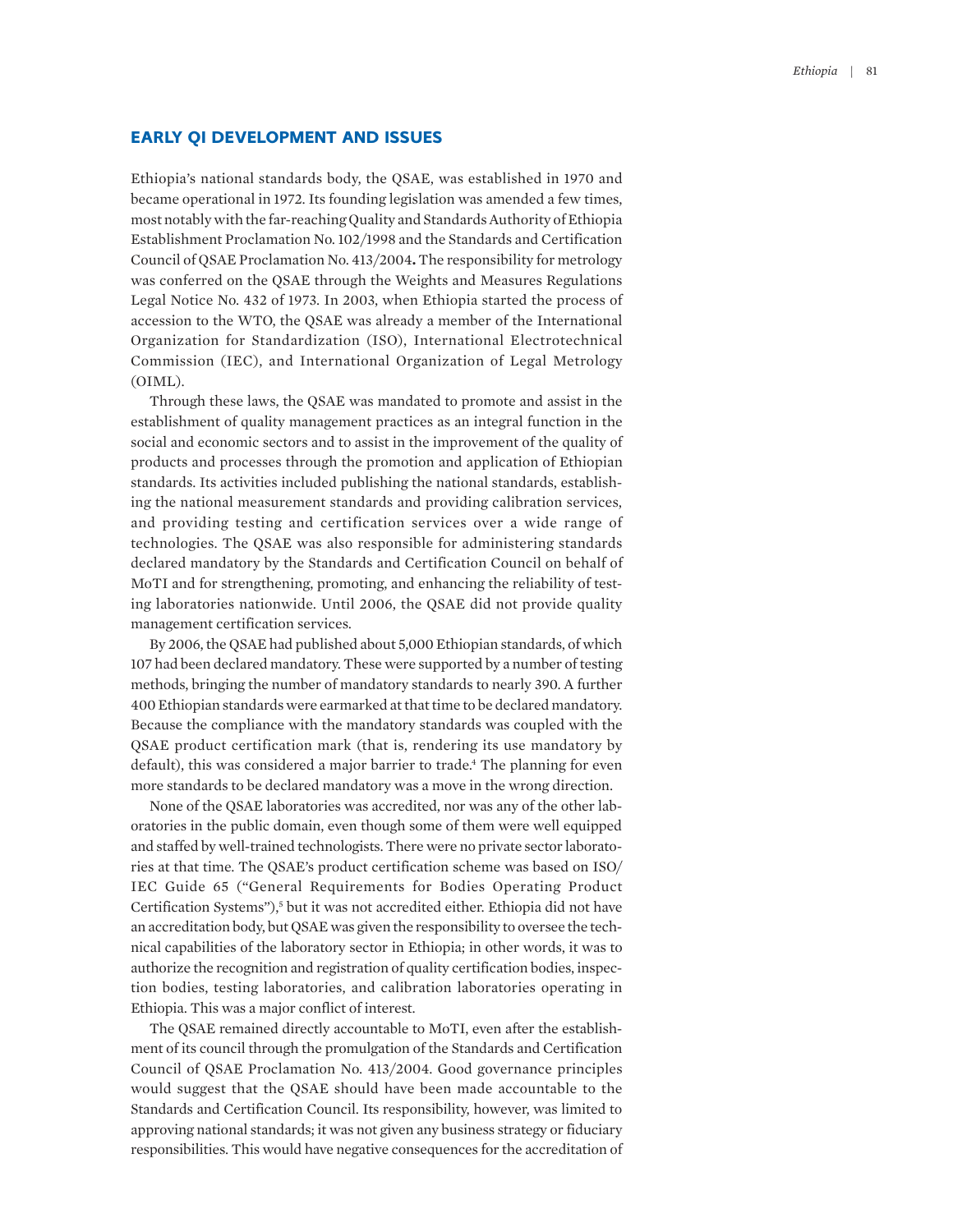the QSAE, because the relevant international standards generally require governance in the form of independent boards.

Ethiopia's national QI therefore followed a fully integrated approach typical of many low- and middle-income economies well into the end of the 20th century, an approach also favored by some members of the donor community. But this approach soon became progressively problematic as world trade developed, because of its inherent conflicts of interest. Furthermore, none of the Ethiopian QI organizations was accredited. Hence, international recognition was, for all intents and purposes, absent. All of this was a major negative for the country's ambitious plans to transform its economy from one with a largely agricultural base to an industrialized one and to become much more integrated into the world economy.

#### **PROJECT COMPONENTS AND OBJECTIVES**

#### **Integrated Framework for Trade-Related Technical Assistance to Least-Developed Countries (IF)**

In 1997, the IMF, International Trade Centre (ITC), United Nations Conference on Trade and Development (UNCTAD), UNDP, World Bank, and WTO launched the Integrated Framework for Trade-Related Technical Assistance to Least-Developed Countries (commonly abbreviated as IF). This initiative combined the efforts of the multilateral agencies and bilateral donors to help least-developed countries increase their participation in the global economy.<sup>6</sup>

In Ethiopia, the IF-supported activities started in 2002. Steering and technical committees were set up as well as a secretariat within MoTI designated as the IF focal point. As a preliminary step to integrate trade into the national development strategies, a Diagnostic Trade Integration Study (DTIS) was conducted (World Bank 2004). In 2004, the Ethiopian government also prepared an Action Plan for the prioritized DTIS recommendations. In it, the government requested donor support for identified priorities such as trade reform, foreign direct investment, and legal and regulatory strategies (IF/DTIS TC 2004).

MoTI and the UNDP agreed in 2005 that four impact assessment studies to analyze the consequences of Ethiopia's accession to the WTO (studies not covered by other donors) would be funded by the UNDP/IF Trust Fund. These studies would focus specifically on

- Sanitary and phytosanitary measures (SPS) and technical barriers to trade (TBT);
- Trade-Related Aspects of Intellectual Property Rights (TRIPS);
- Trade-Related Investment Measures (TRIMs); and
- Customs valuation.

The TBT and SPS impact assessments were conducted at the beginning of 2006, and they provided the first documented evidence of the challenges facing Ethiopia's national QI and technical regulation regime (Kellermann and Yimer 2006). The WTO TBT Agreement–related study contained many recommendations at the policy as well as the implementation levels that Ethiopia would have to consider seriously before it could fulfill its WTO TBT Agreement obligations. The technical regulation regime was found to be ad hoc, fragmented, and WTO noncompliant, and therefore in need of serious reengineering. Among the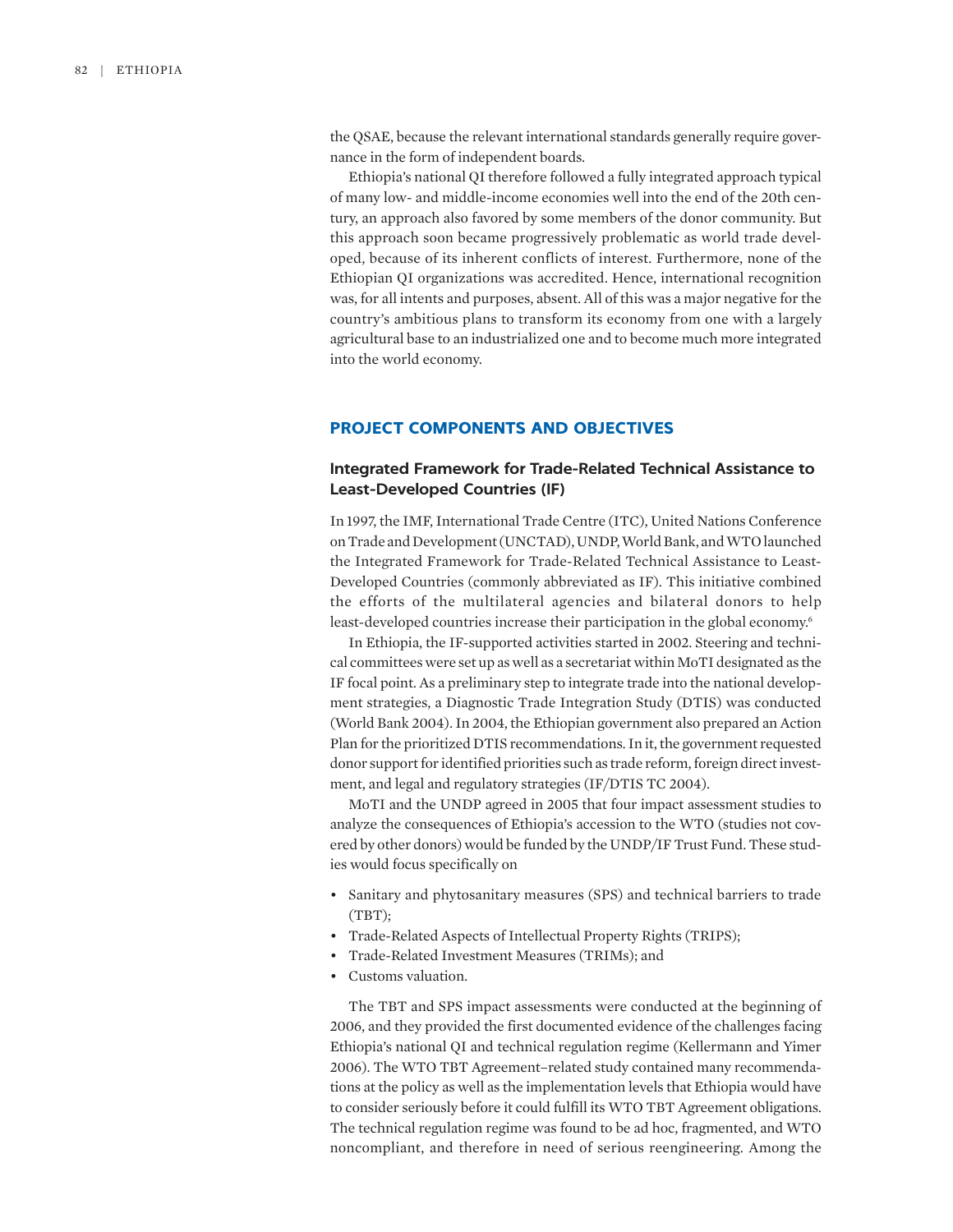technical regulation practices, it was noted that the mandatory standards system would need to be reconsidered and that its administration would have to be separated from the QSAE. It was also noted that the totality of the legislative framework of the national QI was in serious need of modernization.

As a follow-up to the UNDP's TBT impact assessment study, the U.S. Agency for International Development (USAID), which was supporting the modernization of the relevant Ethiopian legislation before WTO accession, agreed to fund the development of a suite of modern QI draft legislation. This included the development of draft legislation for a technical regulation framework, establishment of an independent regulatory agency to administer mandatory standards, metrology legislation (scientific and legal metrology), legislation for an independent national accreditation body, and a complete revision of the QSAE legislation. Although not used immediately, this suite of draft QI legislation was used a few years later by the ECBP as the basis for the final draft QI legislation in 2010 (as discussed below in the "QI strategy" subsection).

#### **National Metrology Institute of Germany (PTB)**

PTB managed a development project that expected its ultimate impact to be the facilitation of sustainable industrial development. The project's specific objective was defined as "support for the development of a customer-oriented quality infrastructure in Ethiopia" (Diergardt 2012). It was funded by the BMZ and was implemented in two phases. The total budget for the two phases, which ended in 2012, was €1.4 million. During a 2012–16 follow-up project ("Promotion of Metrology and Testing"), an additional €1 million was invested for the further development of the metrology infrastructure. The objective of this project was to improve the range of services that the institutions of the national QI offer to trade and industry.

At the same time, the massive ECBP was under way, funded jointly by Germany and Ethiopia (further discussed below). The ECBP was managed by the organization now known as the German Agency for International Cooperation (GIZ).<sup>7</sup> As a result, the BMZ saw to it that the two German development agencies (GIZ and PTB) coordinated the two programs in a clear and unambiguous way.

The PTB project had a multifaceted approach and included the following:

- *Evaluation and consultancy regarding the governance of QI institutions* (that is, their management and control) as well as the coordination between relevant ministries and these institutions.
- *Support for capacity development in industrial metrology* with a focus on enhanced calibration services and the accreditation of calibration laboratories. The establishment of a functioning legal metrology system was also supported.
- *Support for the establishment of the Ethiopian Laboratory Association* and consultancy concerning compliance with ISO/IEC 17025 to a small number of laboratories to prepare them for accreditation.8 The chosen laboratories were considered essential for the testing and certification of products for the export market.
- *Capacity development for the QI labor market* by instigating and supporting QI-related programs at tertiary education institutions.

For each of the above elements of the PTB project, specific key outcomes were defined that were more or less fulfilled (see the "Metrology" subsection below). As with most PTB projects, no project office was established in Ethiopia;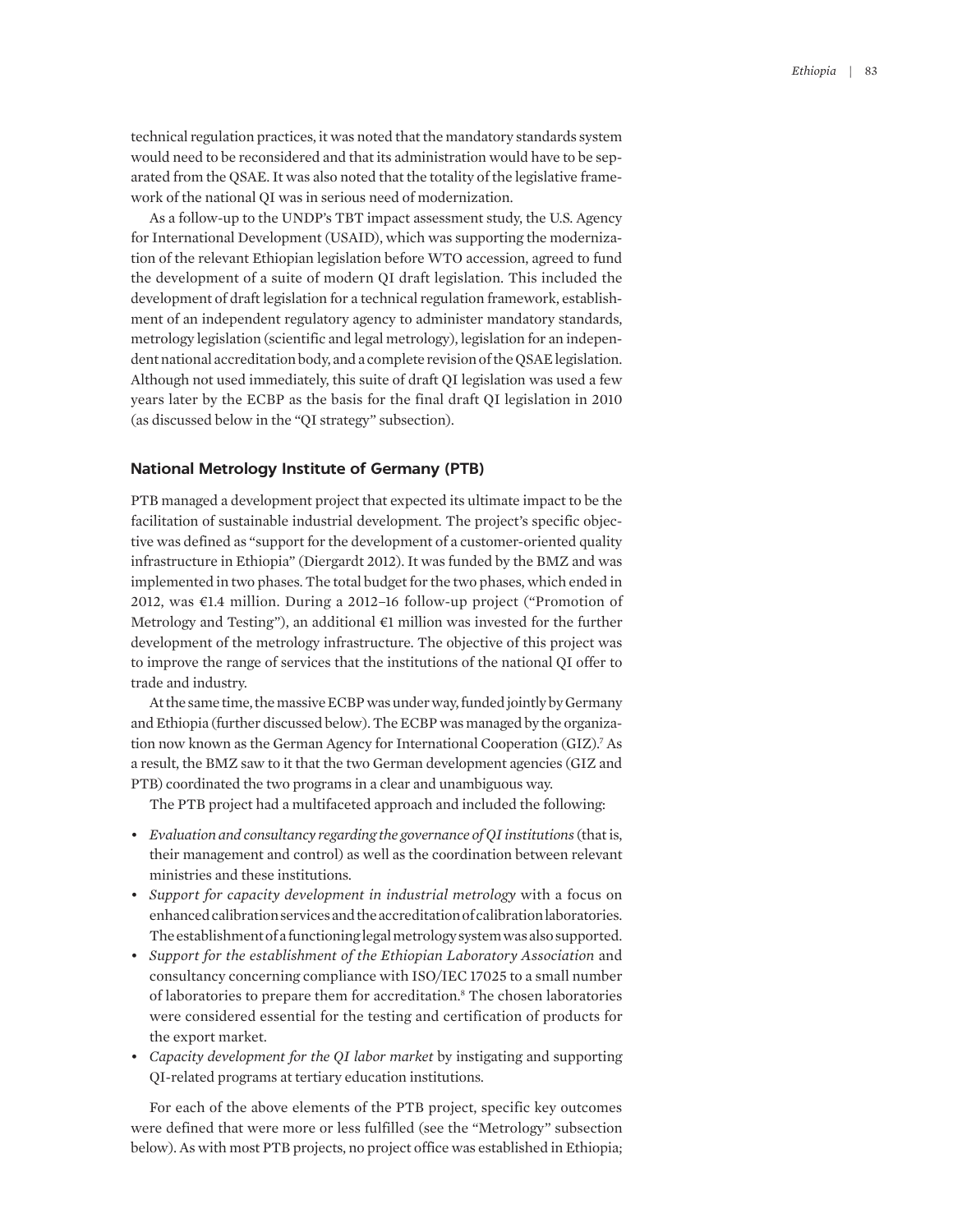instead, PTB used GIZ's permanent office in Addis Ababa, thereby contributing to the overall efficiency of German involvement. As a result, PTB funds could be used fully for capacity building and consultancy provided by PTB short-term experts who undertook various missions. These were managed by a project manager based in PTB's head office in Braunschweig, Germany.

#### **Engineering Capacity Building Programme (ECBP)**

The ECBP was a joint development program of Germany and Ethiopia. It was arguably one of the most ambitious development programs at the time anywhere in the world. The vision and overall goal of the ECBP was that the Ethiopian industrial sector should become competitive and that the living standard of society would be enhanced; that is, employment opportunities for all Ethiopians would be created. The ECBP was cofunded by the German and Ethiopian governments, and approximately €55 million was invested by Germany over the period 2005 to 2012 in two phases. The Ethiopian contribution was on the order of €31 million.

The ECBP's core principles emphasized that it was an Ethiopian reform program and that it would be based on international benchmarking and standards. It was designed as a multilevel project with interventions at (a) the political level (for example, capacity building on joint strategies for development between the government and private sector); (b) the institutional level (universities, colleges, chambers of commerce, and QI organizations); and (c) the individual level (entrepreneurs and small and medium enterprises, SMEs). The ECBP was implemented in two phases—the second phase building on the outcomes of the first phase—and in the four distinct but interrelated components described below.

#### *Component 1: University reform*

In the first phase of this component, German experts and Ethiopian partners from the Ministry of Capacity Building (MoCB) cooperated to develop concepts for the later reforms of the universities' engineering and technology programs. The reforms included (a) curricula reform, (b) development of university personnel, (c) cooperation between the universities and industry to enable technology transfer, (d) reform of the organizational structures of tertiary education institutions, and (e) development of the curricula for the TVET trainers.

In the second phase, these concepts were implemented throughout the country, and the reform process was progressively transferred to the Ministry of Education, which took complete ownership by the end of 2011.

#### *Component 2: Technical and vocational education and training (TVET) system*

In the first phase, the professional education strategy was developed and adopted (in 2007), which resulted in a paradigm shift from an input-oriented system to an output-oriented, decentralized, and work-oriented vocational education and training system. Educational visits to Germany supported the decision-making process by the Ethiopian education policy makers. Approximately 350 professional education standards with curricula and 190 career profiles were developed. Industry was involved in these developments through 300 temporary advisory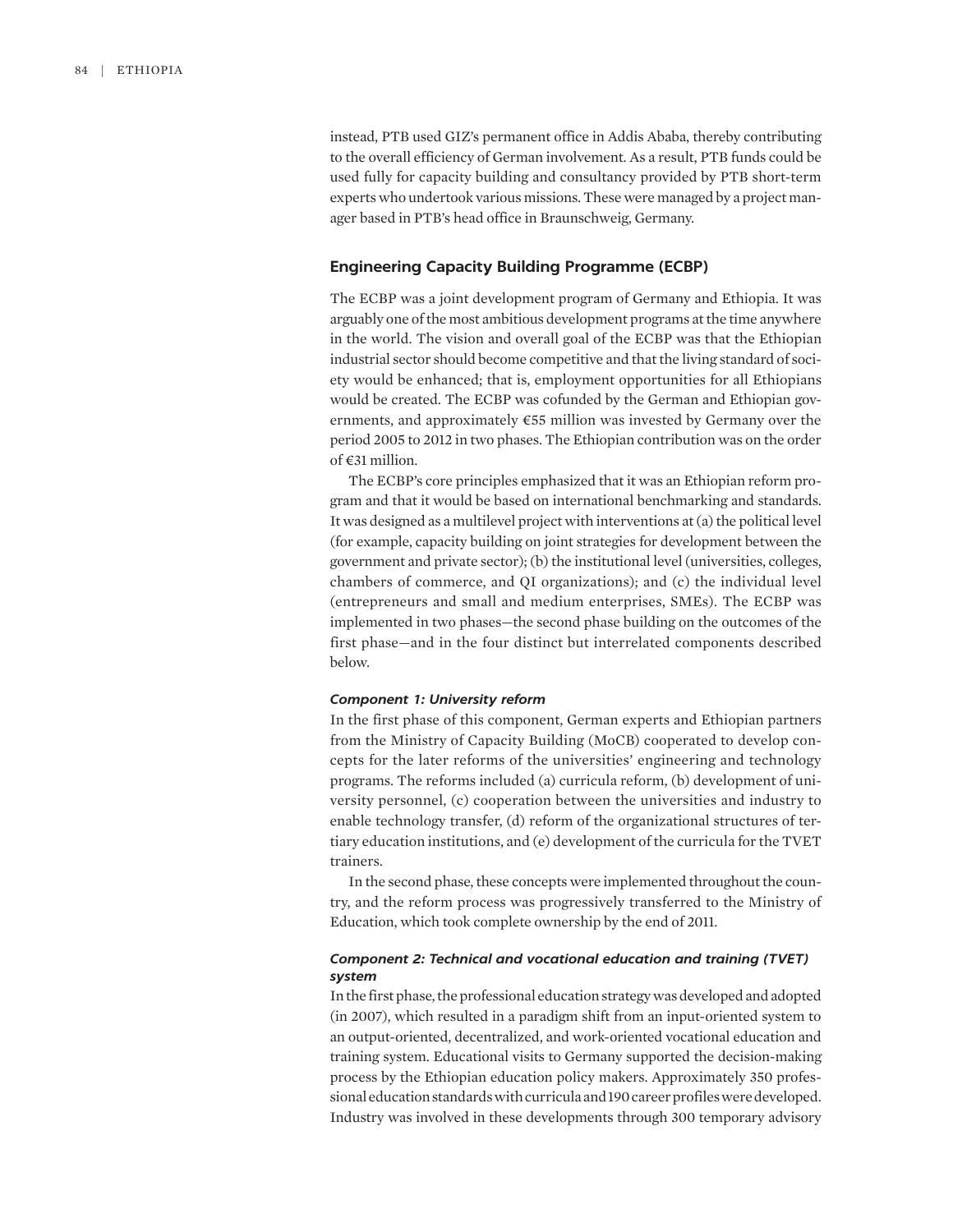and technical expert panels. Furthermore, Ethiopia financed the involvement of German experts to provide advanced training for the Ethiopian trainers at relevant vocational training institutions.

The second phase supported the management of the vocational training institutions through management training (by Philippine experts), the introduction of kaizen principles,<sup>9</sup> and the introduction of management information systems. At selected vocational training institutions, experienced German experts were transitionally employed as heads of the institutions. Legislation establishing the federal vocational education agency as well as a national teacher training and education facility was developed and promulgated by the Council of Ministers in 2011.

#### *Component 3: QI reform*

In the first phase, a national QI strategy was developed, which was approved by the Council of Ministers in February 2009 (EDBP 2009). The key component of the QI strategy was the radical reengineering of the QSAE into four independent organizations to provide a better business focus and to remedy the inherent conflicts of interest in the old structure. A certification body, QSAE-Cert, was established to provide ISO 9001 certification services, and it was accredited by the German Accreditation Body (DAkkS) in 2009.

During the second phase, after the promulgation of the necessary legislation in February 2011, the former QSAE was separated into four independent QI organizations: the Ethiopian Standards Agency (ESA), the Ethiopian Conformity Assessment Enterprise (ECAE), the National Metrology Institute of Ethiopia (NMIE), and the Ethiopian National Accreditation Office (ENAO). The ECBP supported the newly established organizations to upgrade their services to international levels. By agreement, PTB focused on metrology (discussed in the earlier PTB section), and the ECBP focused on standards, accreditation, and conformity assessment services. A further element for strengthening the conformity assessment was the establishment of and support for the Ethiopian Laboratory Association.

#### *Component 4: Private sector and business development*

In the first phase, comprehensive planning was undertaken for capacity building in a number of areas, including a microfinancing strategy, promotion of investment (for example, the "Brand Ethiopia" strategy), sectoral business-related service and value chains in cooperation with the United Nations Industrial Development Organization (UNIDO), and the promotion of small businesses. This was conducted at both the federal and regional levels.

At the beginning of the second phase in 2009, the program became more focused on value chain creation, which was more effective in helping to realize the industrialization strategy of the country. Subject-specific teams of experts from GIZ and its partners worked in existing industries in specific sectors such as textiles, leather, agroprocessing, pharmaceuticals, construction, and metal manufacturing. As a result, the outcomes, given the size of the country, were more visible and could be measured more rapidly. Furthermore, exports were facilitated in cooperation with Ethiopian embassies abroad. And through public-private partnerships, multinational organizations started to get involved in the Ethiopian economy.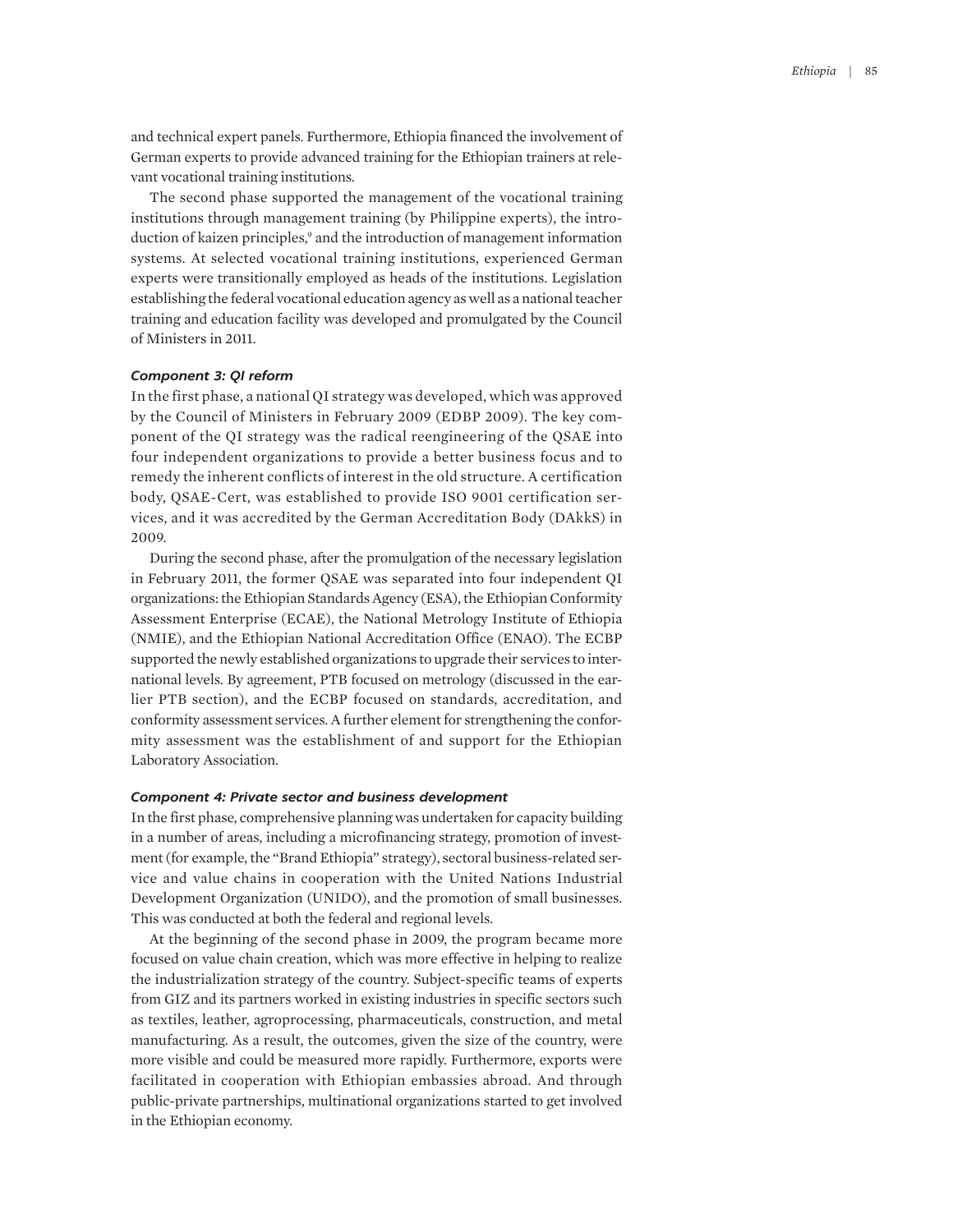#### **PROJECT DESIGN AND IMPLEMENTATION**

Many of the development projects during 2005–12 had an influence on the reengineering of Ethiopia's QI. This section focuses largely on those directly involved with the QI; others may be mentioned in passing. Capacity building within the fledgling QI organizations that emerged from this reengineering is ongoing. The development projects in the various industrial sectors are also ongoing, with new ones being implemented either as follow-ups to the ECBP and PTB projects funded by Germany or as projects funded by other countries, including the following:

- *USAID:* US\$50 million for private sector agricultural development
- *U.K. Department for International Development (DFID):* £50 million for financial services and the role of women in the business sector
- *Italy:* promotion of the industrial sector
- *Japan International Cooperation Agency (JICA):* further development of industrial policies
- *European Union (EU):* €35 million for private sector development, the so-called Transformation Triggering Facility program.

These ongoing projects are not discussed further here. The discussion that follows is limited to 2005–12, when the main reengineering of the QI took place.

#### **QI strategy**

The QI strategy was developed as a cooperative effort among many stakeholders from both the public and private sectors, and it was ultimately completed under the guidance of the ECBP and the Ministry of Planning, which was responsible for civil service optimization (ECBP 2009). Considered in its development was the knowledge generated during the UNDP project to determine Ethiopia's preparedness for WTO membership (see the earlier IF subsection) as well as the PTB experts' reviews of the QSAE's structure and activities (during the first phase of the PTB project). Specific issues that were considered in the development of the QI strategy included the following:

- *Export market challenges* affected some of Ethiopia's main industrial sectors such as the coffee, textile, and tannery sectors that required access to internationally recognized QI services.
- *Conformity assessment service challenges* included, among others, the cost of foreign-based services in view of the country's lack of local accredited laboratories and the lack of a quality management system certification body.
- *Legal metrology issues* (that is, weight loss compensation costs) have caused exporters to pay huge sums of money because of faulty deliveries due to the lack of a national legal metrology system.
- *The lack of full ISO and IEC membership* meant that although the QSAE was a lower-level member of the ISO and IEC, it could not participate meaningfully in international standards development activities.
- *The lack of a consolidated consumer policy and legislation,* coupled with the lack of an integrated institutional effort on consumer affairs, weakened consumer protection—a problem aggravated by the generally high levels of illiteracy and poverty.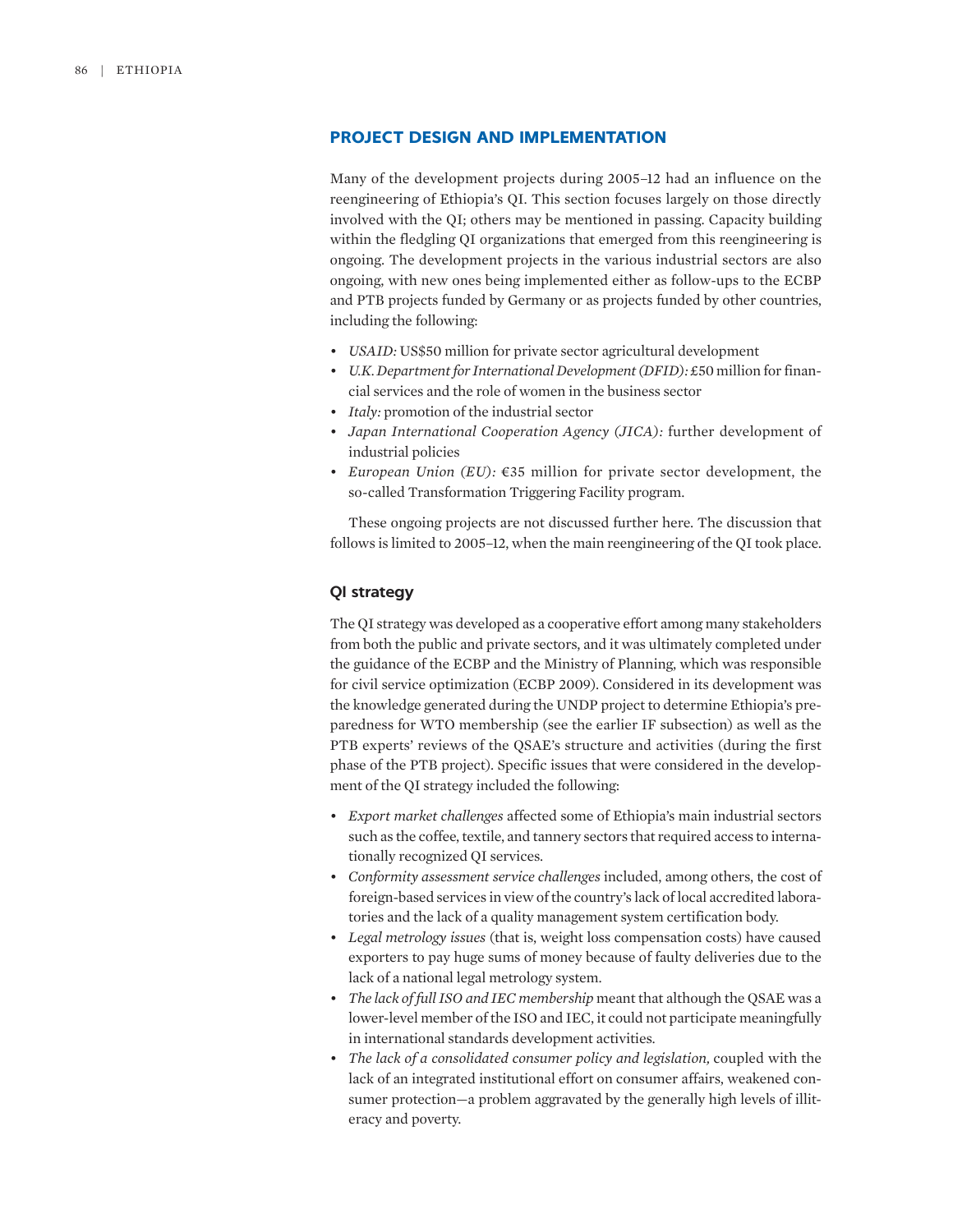The QI systems of several countries were reviewed (including those of China, Costa Rica, Germany, Malaysia, South Africa, and Vietnam) to provide guidance for the reengineering of the Ethiopian QI. The needs of stakeholders, especially in industry, were solicited and taken into account. The QI strategy was also harmonized with Ethiopia's emerging science and technology strategy—the Technology Capability Accumulation and Transfer (TeCAT) system, based on the Republic of Korea's example.

The most far-reaching recommendation of the QI strategy was the splitting of the QSAE into four distinct entities, each responsible for a specific element of the QI. As mentioned earlier, these were the ESA, ECAE, NMIE, and ENAO. All of these were to be accountable to the Ministry of Science and Technology, as part of the science system, instead of to MoTI. The QSAE's regulatory activities namely, mandatory standards and trade metrology—were separated totally, the former established as a regulatory agency under MoTI and the latter devolved to the regional trade inspection authorities.

The draft QI strategy was subjected to public comment and validation workshops. It was finally presented to the Council of Ministers, which approved it for implementation in 2009. However, the original implementation plan contained in the QI strategy could not be followed, because the government had previously started a major civil service reengineering program, named Business Process Reengineering. The QI strategy was subsumed into this overarching program spearheaded by the Ministry of Planning, which had been established specifically for reengineering the civil service.

The larger Business Process Reengineering program obviously took much longer to be realized than would have been the case for dealing only with the QSAE's reengineering. In addition, the legislative framework for the QI had to be either totally revised or developed anew. The draft QI legislation developed under the USAID project a few years previously (as noted in the earlier UNDP subsection) saved a tremendous amount of time because its point of departure was not that different from the recommendations of the final QI strategy. Therefore, these drafts just had to be fine-tuned to be aligned fully with the approved QI strategy modalities. Hence, it would take until 2011 for the separation of the QSAE to become effective. On the other hand, being part of the much larger civil service reengineering program made it easier to enforce the major changes of the QI.

#### **Metrology**

Even when the metrology laboratories were still part of the QSAE, technical support was provided to build capacity in these laboratories. Once the National Metrology Institute of Ethiopia (NMIE) was established as an independent entity (as discussed earlier), a focus on strengthening its governance and management structures was added. This was a coordinated effort between PTB and the ECBP, with PTB taking the lead because it had the superior technical expertise. The objectives of the projects were satisfied (or not) in the following ways:

• To ensure that the NMIE's governance and management structures complied with international standards, stakeholders must be represented in a meaningful way. This indicator could not be fulfilled because the NMIE was made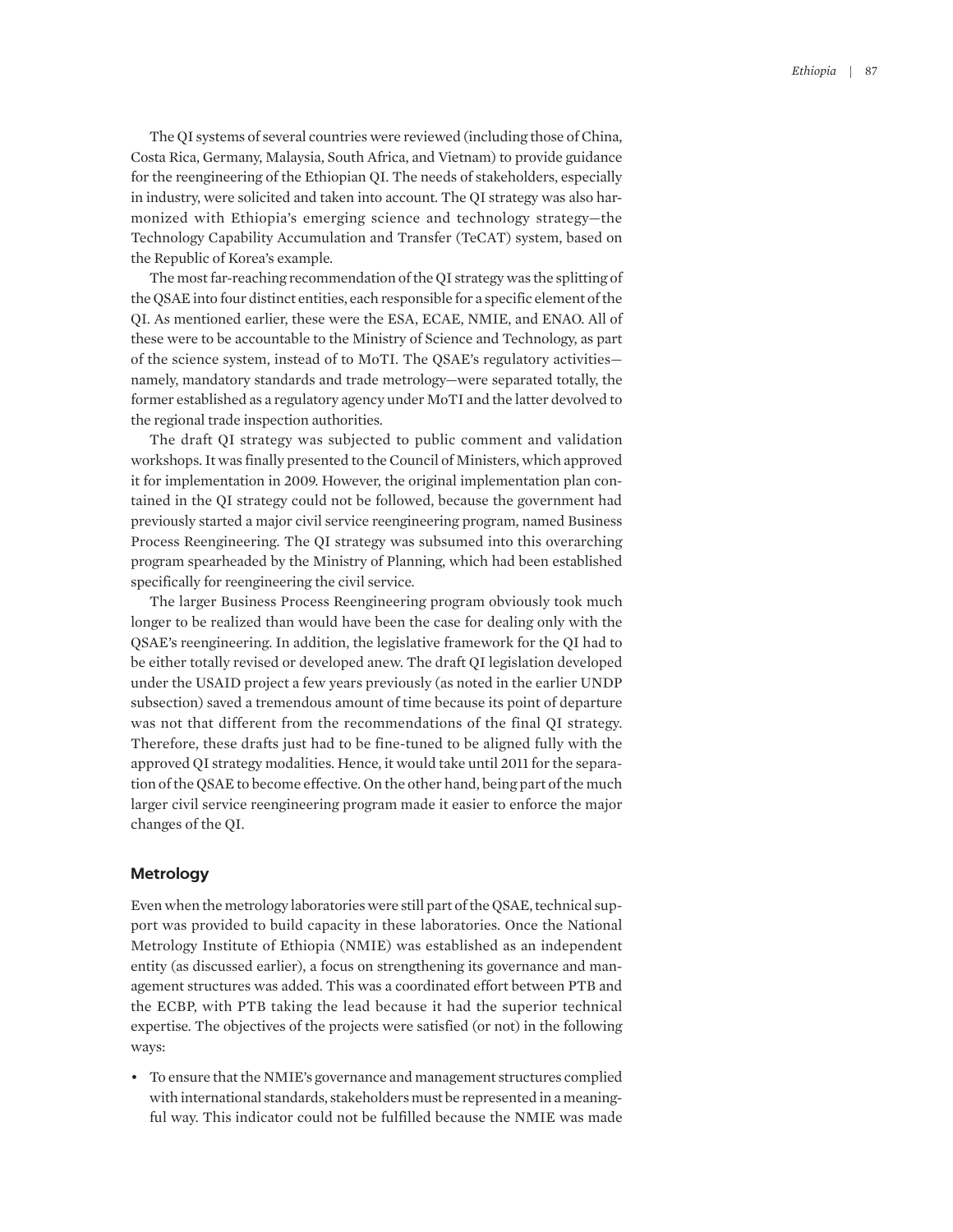directly accountable to the minister (that is, without a council or board). This would be a challenge to be dealt with in the future.

- To enhance the NMIE's calibration and measurement capabilities (CMCs) and to broaden the scope of its services, four of its laboratories (mass, temperature, volume, and pressure) were accredited by DAkkS. In addition, the NMIE participated in a number of regional interlaboratory comparisons, thereby starting to quantify its CMCs.
- Regarding industrial metrology, technical capacity and accreditation readiness were enhanced in calibration laboratories. Four mobile calibration laboratories were provided for the regions because the country is huge, and adequate transport infrastructure is not available to get equipment routinely to major centers for calibration. The number of calibrations conducted by the calibration laboratories rose from 674 in 2008 to 1,922 in 2011, an increase of 162 percent—far above the project indicator set at 45 percent (Becker, Schäfer, and Diergardt 2012).
- In contrast to the successful developments in scientific and industrial metrology, no capacity building could be undertaken in trade metrology (weights and measures) because of the devolvement of the function to regional trade inspectorates that took an inordinate amount of time. The PTB project ended before this could even be initiated.
- To provide for an adequate number of trained metrologists in the future, metrology courses were established at Addis Ababa, Wollo, Mizan Tepi, and Mekelle Universities. The training of the educators and the development of teaching material was largely undertaken by the Ethiopian partner NMIE, but with technical support from PTB.

In an interesting sideline development, the Ethiopian government entrusted the NMIE with the task of replacing traditional measuring units that were not International System of Units (SI) units—which were still being used in the marketplaces—with SI units and measurement equipment. PTB designed a pilot project for individual markets that was to be implemented by the NMIE.

#### **Conformity assessment**

Conformity assessment support was also a cooperative effort between ECBP and PTB, with both supporting specific entities in specific sectors. Some of the outcomes of this technical support included the following:

- In the first phase of the ECBP, a quality management system certification body, QSAE-Cert, was established in the QSAE to address one of the major gaps in the provision of conformity assessment services in the country. Auditors and lead auditors were trained, the development and implementation of management system documentation were supported, and QSAE-Cert was eventually accredited by DAkkS. The training programs were not limited only to QSAE-Cert personnel but were extended to private industry, from which nearly 180 quality managers were trained.
- Technical support was provided to more than 30 companies that were eventually certified to ISO 9001, ISO 14001, Global Good Agricultural Practices (Global G.A.P.), and other management system standards by QSAE-Cert or by foreign certification bodies in cases where QSAE-Cert did not have the relevant expertise. Specific attention was given to companies in the export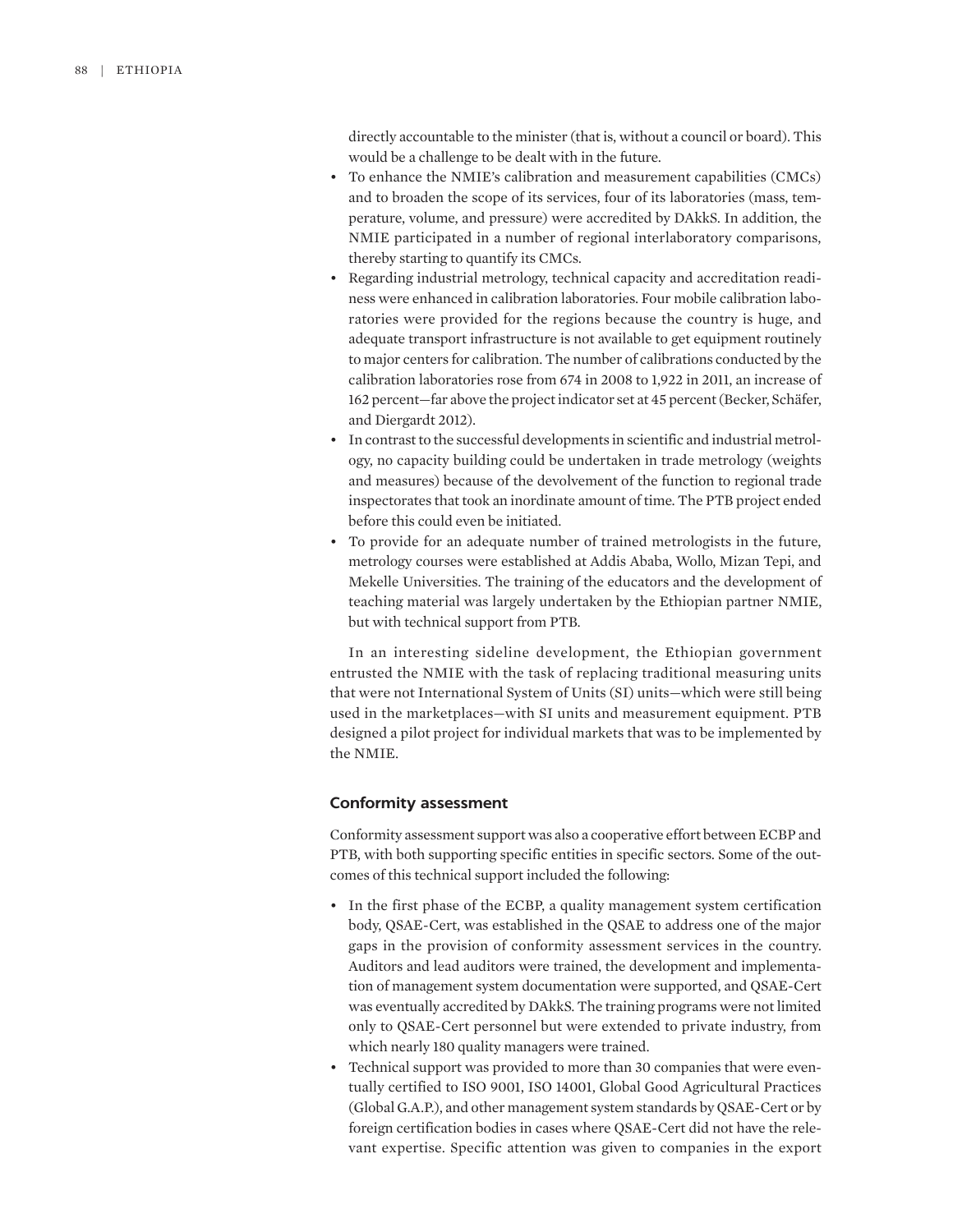sectors, even for certification schemes based on private sector standards such as Oeko-Tex (environment-friendly textiles), the Business Social Compliance Initiative (BSCI), and Fair Trade.

- Testing laboratories that were members of the Ethiopian Laboratory Association were supported in implementing management systems in accordance with ISO/IEC 17025, including some of the laboratories of the newly established ECAE. Five of the ECAE laboratories were accredited by the ENAO, and the National Animal Health Diagnostic and Investigation Centre and the Leather Industry Development Institute elaborates were also accredited in accordance with ISO/IEC 17025.
- A vocational training course for laboratory technicians was established at the Wingate TVET College, and some trainee technicians concluded their firstyear training by the end of 2012.

#### **University and vocational training reform**

The university and vocational training reform program is not discussed here in any detail. Some highlights of the program included nearly 100 bachelor's and master's degree study programs that were either revised or newly developed. Industry liaison offices were established in seven technical universities to ensure coordination between industry needs and education curricula. A further five technical colleges and one technical university were established and supported to start operating.

Modern curricula were introduced in all 274 public technical colleges; that is, more than 350 modern educational standards were implemented, along with their curricula. In 2010/11, all the TVET teachers—just over 14,000 in public and private training institutions—were evaluated, trained, and reevaluated. Of these, about 84 percent passed the new requirements (Becker, Schäfer, and Diergardt 2012).

As for the vocational training system, vocational training agencies were newly established in 9 regions, further supporting the training of approximately 300,000 trainees in the 11 regions of Ethiopia in cooperation with approximately 1,000 enterprises. The new vocational training system had been fully implemented in 6 of the 11 regions; that is, training centers were fully operational, trainers were trained, and training and examination materials were developed and used. These included approximately 1,500 trainers trained, 250 vocational training centers accredited, and 175,000 trainees examined. Although absolute figures were not available, it was estimated that about 50 percent of the trainees were female (Becker, Schäfer, and Diergardt 2012).

#### **Industrial capacity development**

The industrial development projects of the ECBP were, in the first phase, focused on enhancing the investment climate for relevant industrial sectors and supporting industries in these sectors to start exporting their products. Reform packages that were facilitated included the setting aside of import duties for spares of production machinery, tax relief for the supply of subcomponents for the textile industry, import duty relief for shoe and garment accessories, establishment of a "bonded factory" system for foreign investors, and tax relief for imported chemicals for the pharmaceutical industry.10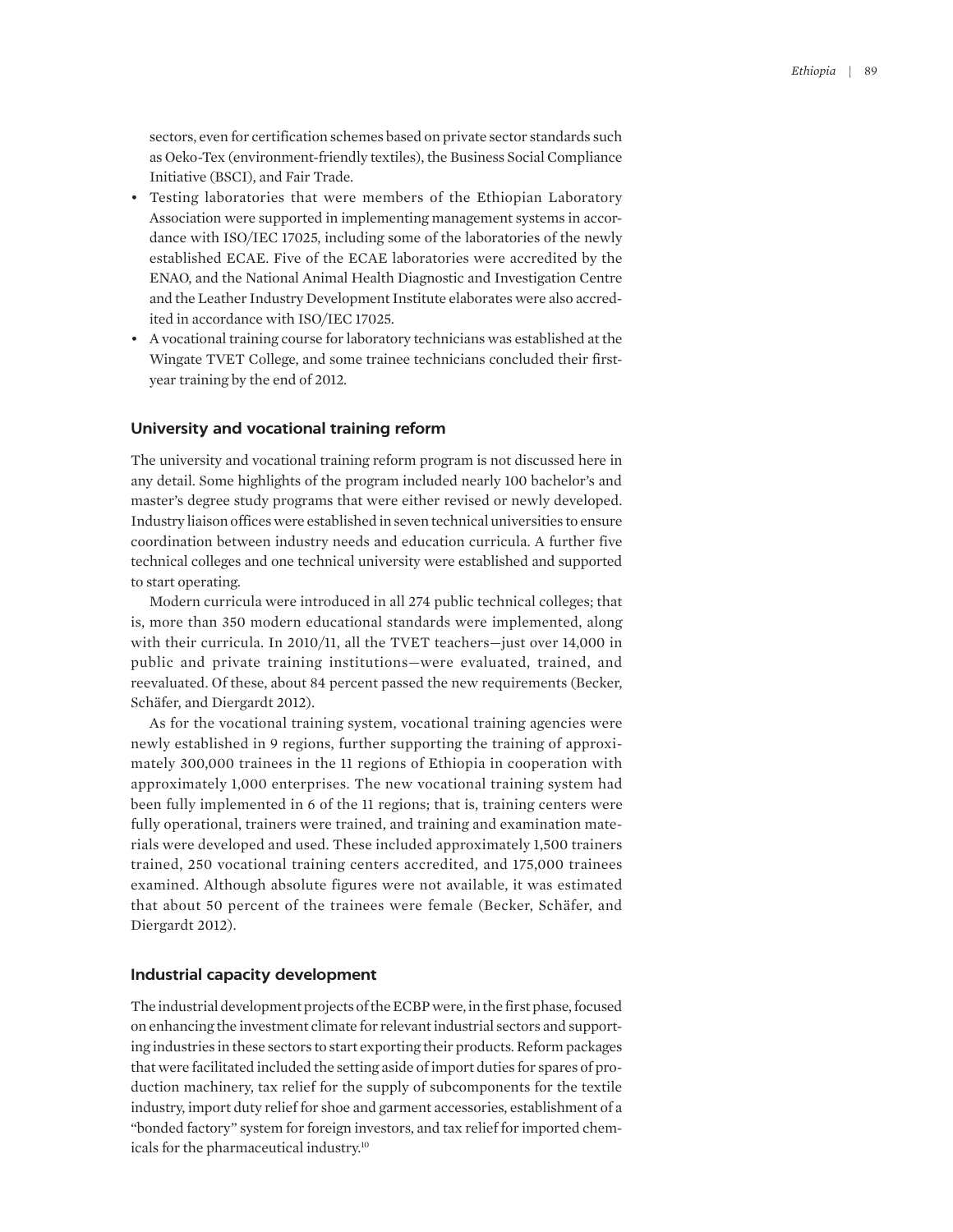During the second phase, the ECBP focus shifted to organized industry segments such as business associations. These associations were supported to become more active in supporting their members to grow their businesses. They included the Ethiopian Leather Industries Association, Ethiopian Textile and Garment Manufacturers Association, Ethiopian Millers Association, Ethiopian Pharmaceutical Association, and Ethiopian Women Exporters' Association. The same process was followed to strengthen the trade promotion organizations of various regions, building their capacity for promoting value chain concepts and for acquiring investments from abroad.

Although these interventions were not directly relevant to the reengineering of the QI, they did have an indirect effect, in that the affected industries required more QI services for their increases in production and the quality thereof. It was especially noticeable in the textile and leather sectors regarding exports as well as in the pharmaceutical sector, which started to replace imported products with locally produced ones.

#### **Project coordination**

Ethiopia was receiving a tremendous amount of development support from all over the world. The German-funded projects managed by GIZ and PTB were the prime change agents for the QI, and coordination was guided by the German federal ministry, the BMZ. Other development partners in Ethiopia were more involved in industry development projects or the modernization of legal and financial frameworks. Hence, the development partners set up a Donor Assistance Group (DAG), under which they sought to coordinate their assistance to the government of Ethiopia and share information on ongoing and planned activities.

The DAG was a committee at the head-of-agency level and was supported by a number of thematic working groups, including one for private sector development and trade, which met monthly and which dealt with the QI and issues such as value chain development, private-public dialogue, financial services, and intermediary organizations. Donor agencies active in this latter group were the EU delegation, GIZ, the ITC, JICA, the Embassy of the Kingdom of the Netherlands, the Swedish International Development Cooperation Agency (Sida), the UNDP and UNIDO, USAID, and the World Bank. It was especially the various industry development interventions that profited from these transparency efforts.

The university reform and TVET system (ECBP components 1 and 2) were embarked upon to provide Ethiopia with a new generation of well-educated engineers and technicians to spearhead the country's transformation from an agricultural society to an industrialized country. Even though the QI was not the prime reason for the university reform and establishment of a TVET system, the QI would benefit from both, and synergies between the projects of QI reengineering, the university reform, and TVET system were actively pursued—for example, through the establishment of QI-related curricula.

The PTB project and the ECBP component 3 (QI Reform) both provided much support for QI reform. They were both rolled out in two phases, each with a duration of about four years. The first phase of the ECBP was largely a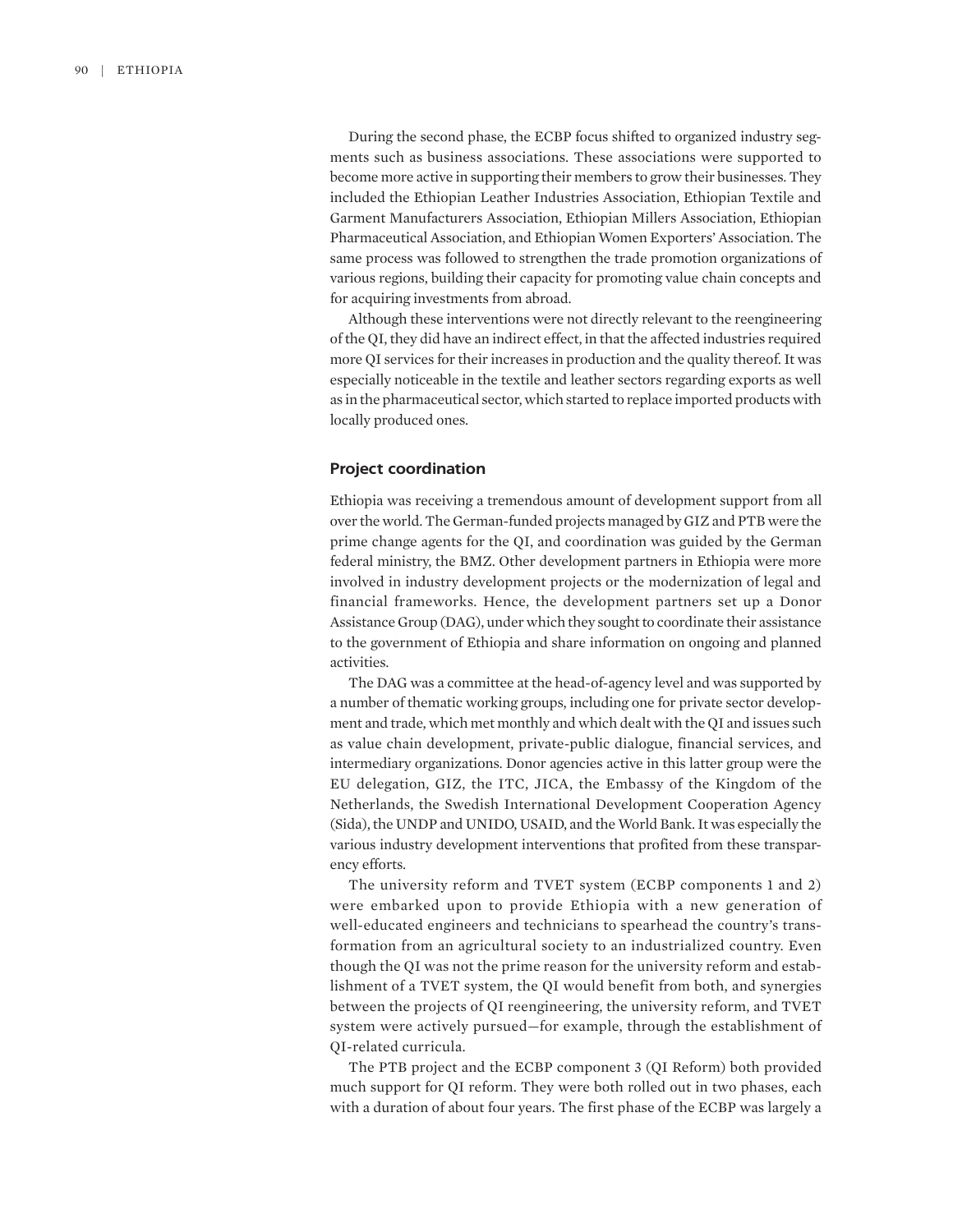preparation phase, with some pilot projects to start the implementation. The second phase of the ECBP was earmarked as the main implementation phase—a scaling-up of the pilot projects—to realize the envisaged impacts. The PTB project was geared more toward technical capacity building than toward the overall reengineering of the QI, but its experts provided relevant international good-practice information at crucial times during the development of the QI strategy.

Because of the size of the project, GIZ established a country office in Addis Ababa, and many experts were engaged at any given time in the country. The Ethiopian side was well represented in the joint ECBP office, giving the project the Ethiopian focus envisaged from the beginning. PTB did not establish a country office during these years and used GIZ offices.

#### **STAKEHOLDERS AND THEIR ROLES**

During the first phase of the ECBP, which was largely devoted to planning, the Ministry of Planning was the leading counterpart. This ministry had been established primarily to spearhead the massive civil service reengineering program of the Ethiopian government. The government therefore fully supported the Ministry of Planning, giving it extraordinary political powers to undertake the civil service reforms. Its powerful position was no doubt an authoritative influence in the reengineering of the QI. It was stood down after the major government reshuffling in 2010, and the counterpart of the projects became the Ministry of Civil Service.

Once the second phase of the ECBP was under way, many other stakeholders had to be considered in implementing the far-ranging plans for the ECBP's four components and PTB interventions. Hence, the Ministries of Education, Trade and Industry, Health, Agriculture, Urban and Works, and Science and Technology all had to be involved. The regions and private sector business associations also become important in coordinating the implementation of the wide-ranging, private sector–related elements of the projects. This brought about a certain amount of tension between the project management, the Ministry of Planning, and some of the other ministries as to who was in control of the overall project, no doubt exacerbated by the fact that the Ethiopian government was cofinancing the ECBP in no small way.

The private sector participated in the ECBP's annual customer satisfaction survey (Becker, Schäfer, and Diergardt 2012). This survey was broken down by priority sectors and company size. The overall survey results indicated a growing satisfaction with the service delivery of the four QI organizations created by the splitting up of the QSAE or of their predecessor departments within the QSAE. On a scale of 1 (not satisfied) to 6 (very satisfied), the compounded satisfaction indexes were as follows: 2.69 in 2007, 2.76 in 2008, 3.31 in 2010, and 3.71 in 2011. The 2011 indexes for the individual national QI organizations were as follows: 3.84 for the ESA, 3.52 for the ECAE, 3.86 for the NMIE, and 3.63 for the ENAO. This could be interpreted as indicating that about 60 percent of the customers were satisfied with the QI service delivery and that a lot of progress still had to be achieved.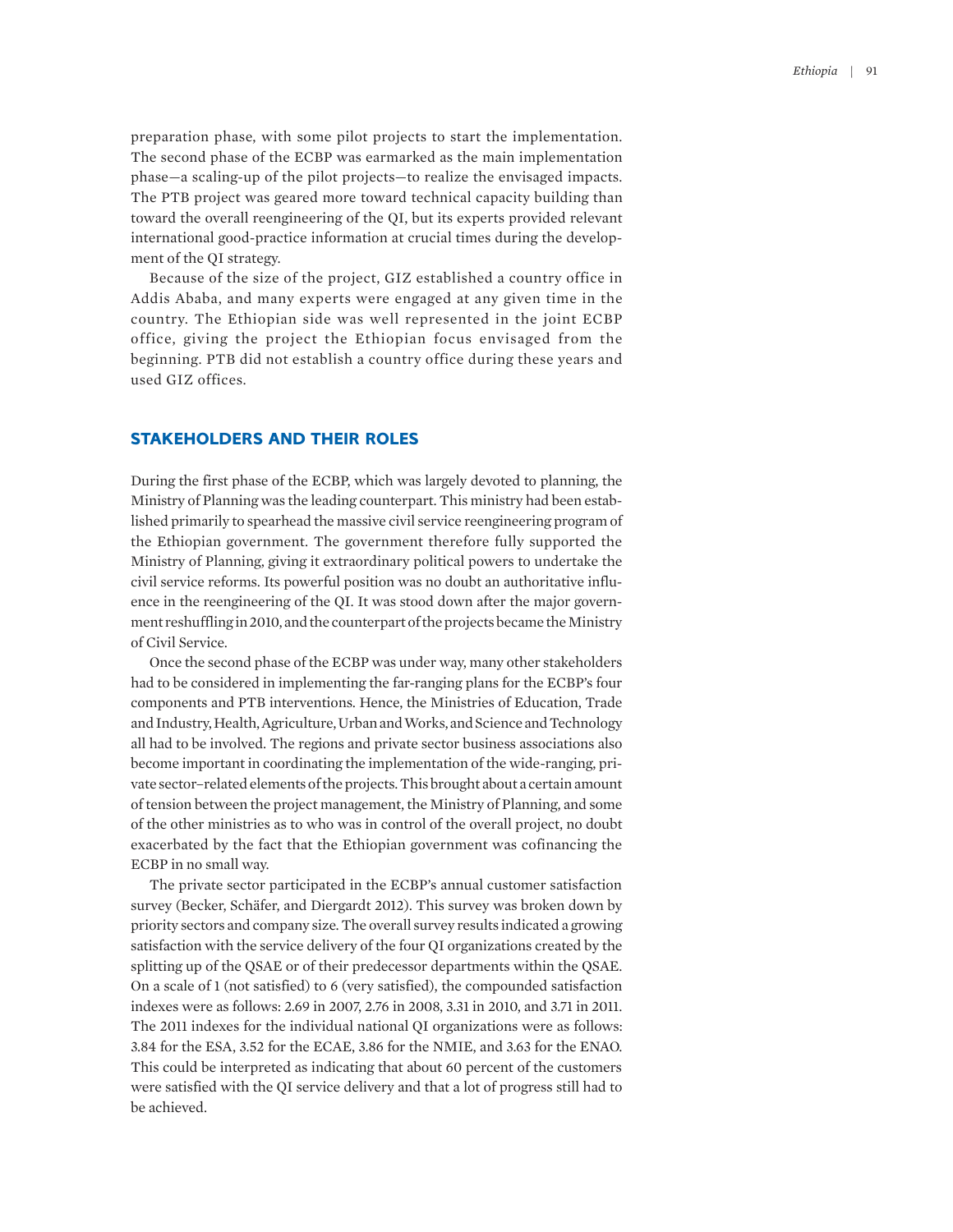#### **OUTCOMES**

The major results achieved in reengineering Ethiopia's QI (figure 1) and in getting the private sector to make better use of the higher-level QI service delivery are summarized below.

**Reengineering the QI.** Ethiopia's QI—largely represented by the QSAE, with its wholly integrated approach (standards, metrology, inspection, testing, product certification, registration of other laboratories, and the administration of mandatory standards) with its many conflicts of interest and total lack of international recognition—could be reengineered. The QSAE was split into four QI entities, each dealing specifically with an element of the QI, namely standards (ESA), metrology (NMIE), accreditation (ENAO), and a commercialized conformity assessment organization (ECAE). This brought about a much more focused management approach and business orientation. The four entities were placed under the Ministry of Science and Technology as part of the public science system of Ethiopia. All of them could become the recipients of further, more-focused development projects from development partners.

**Eliminating regulatory conflicts of interest.** The QSAE's regulatory activities were separated from the QI service delivery organizations. The administration of mandatory standards was placed in an independent regulatory agency under MoTI. The trade metrology activities were devolved to MoTI's trade inspectorates in each of the 11 regions. The conflict of interest was therefore set aside between, on the one hand, standards development, testing, and certification, and on the other hand, market surveillance and the imposition of sanctions regarding mandatory standards.



#### **FIGURE 1**



*Note:* ECAE = Ethiopian Conformity Assessment Enterprise. ENAO: Ethiopian National Accreditation Office. ESA = Ethiopian Standards Agency. NQI = national quality infrastructure. PTB = National Metrology Institute of Germany. QI = quality infrastructure. QSAE = Quality and Standards Authority of Ethiopia. TBT = Technical Barriers to Trade. UNDP = United Nations Development Programme. WTO = World Trade Organization.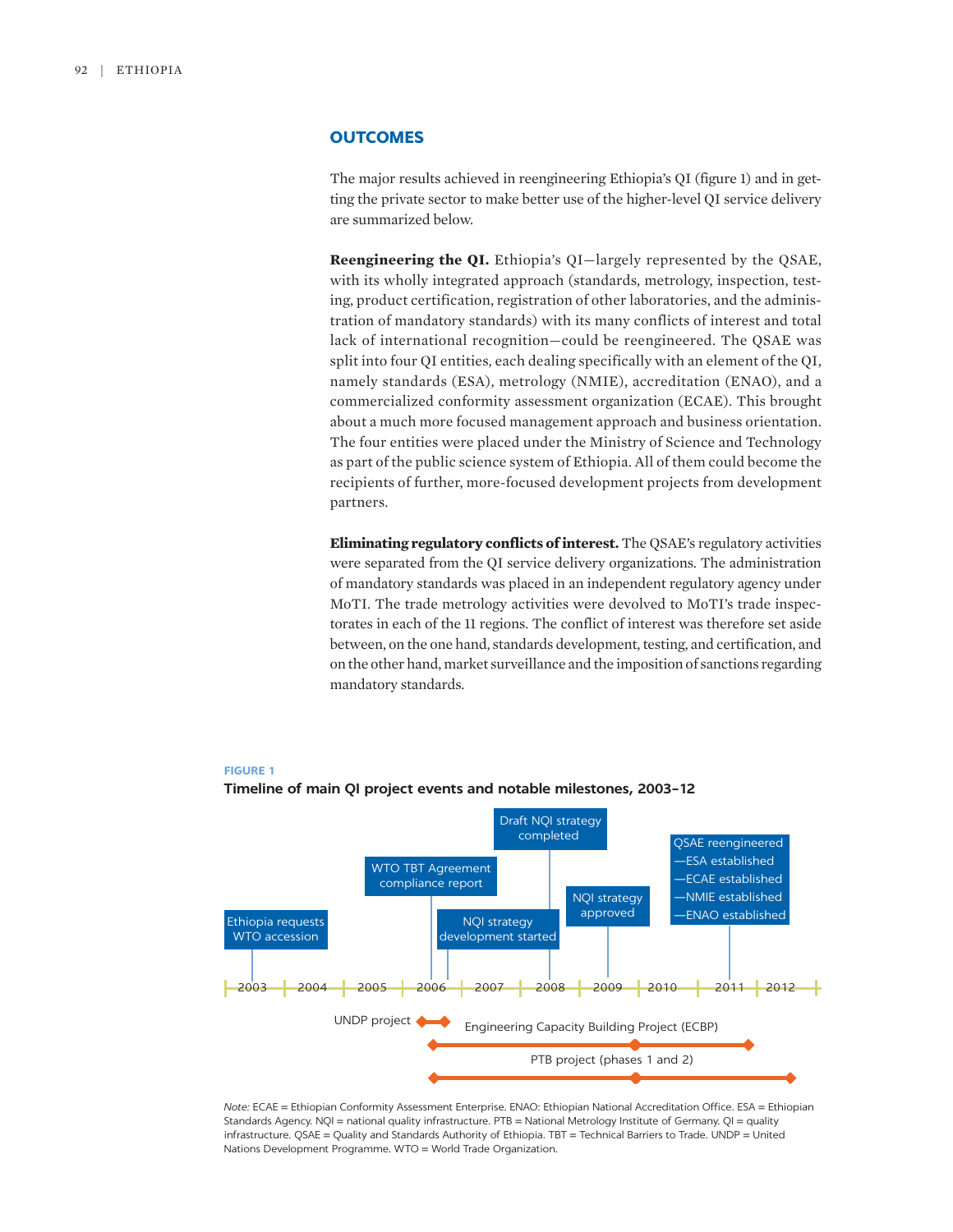**Establishing and accrediting QSAE-Cert.** A quality management system certification body, QSAE-Cert, was established to complement the product certification activities already in place. This service was accredited by DAkkS, thereby enabling international recognition of its certificates. In this way a major gap in QI service delivery at the national level was addressed, so industries requiring certification no longer had to use the services of expensive foreign certification bodies.

**Supporting standards-compliant laboratories.** Many laboratories in both the public and private sectors were supported to implement management systems in accordance with ISO/IEC 17025, and some of them could be accredited by ENAO or foreign accreditation organizations. The total lack of international recognition for the services of the Ethiopian QI was beginning to be addressed, even though a tremendous amount of progress still had to be achieved. The Ethiopian Laboratory Association was established to foster cooperation within the laboratory sector of the country.

**Modernizing tertiary education in technology.** As a fundamental for the future industrial development of Ethiopia, the university and technical college structures and curricula for technology education were totally revamped and modernized. Annual reviews of the employability of students in these new systems indicate that more than 90 percent of the academic students and at least 50 percent of the technical college students find appropriate employment (Becker, Schäfer, and Diergardt 2012). The expectation was that the rapid development of technology-centered industries would soon require more students in the near to middle future.

**Expanding and modernizing vocational training.** A modern vocational training system with training and examination centers in each of the 11 regions was established, in which 1,000 industries played a central role in providing internships for vocational training. The 14,000 trainers were evaluated, trained, and reevaluated to ensure a common high standard of vocational training aligned with international good practices.

**Improving industrial export markets.** Exports and formal employment in selected industrial sectors have risen. Ethiopia has become, since 2005, through the services of the QI, an increasingly attractive production and investment location in the textile and leather sectors on the African continent. The Ethiopian pharmaceutical sector has increasingly substituted previous drug imports. But challenges remain concerning the broader framework conditions for private sector development; specifically, private enterprise growth and financial service availabilities did not improve much.

#### **PROBLEMS ENCOUNTERED: CHALLENGES AND ISSUES**

Despite the many successes achieved in reengineering the Ethiopian QI and related activities, serious challenges were also encountered, mostly related to the projects' size and complexity.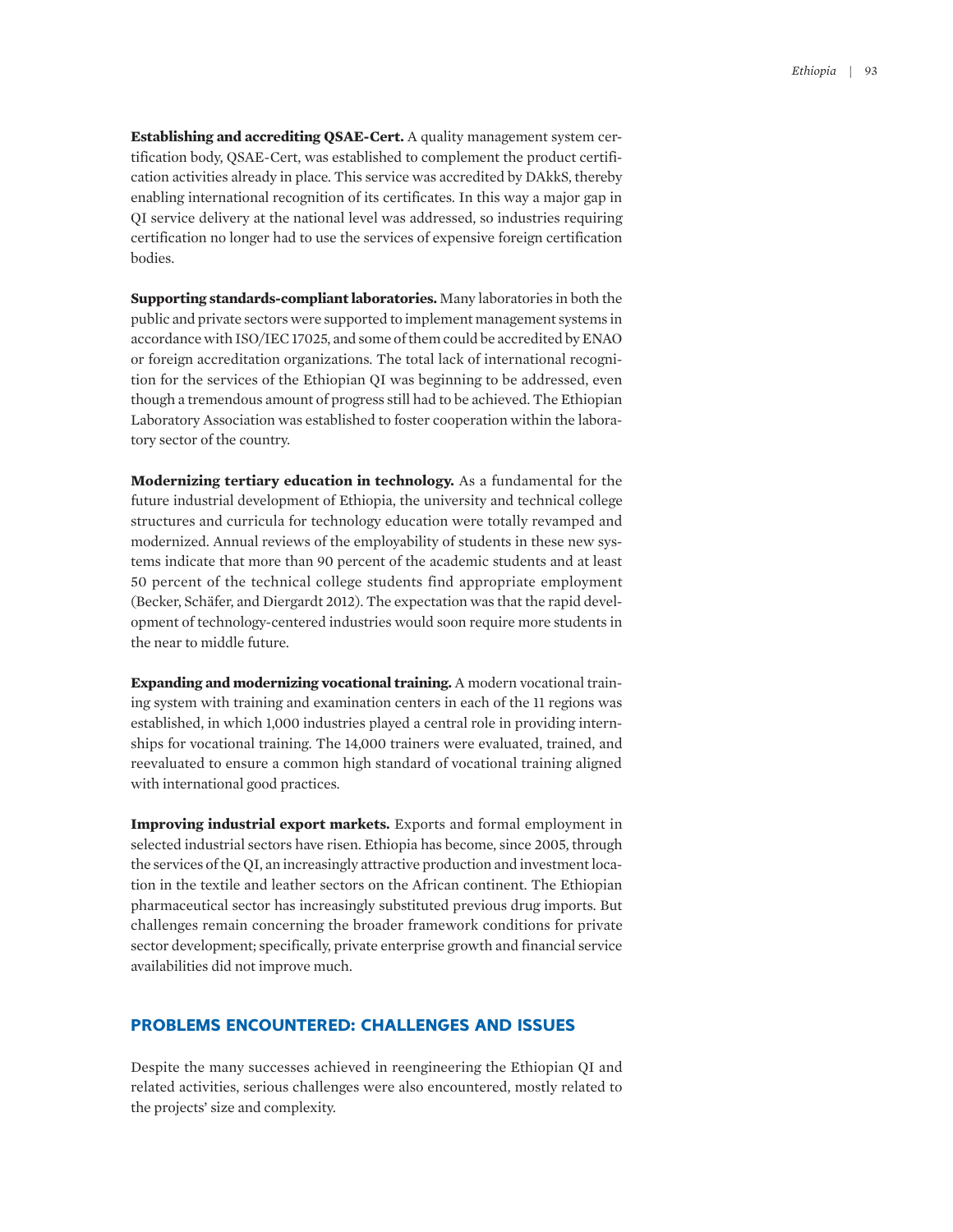**Management clashes between partners.** Although the Ethiopian government's substantial contribution in terms of finances and manpower supported the development projects admirably, it also meant that there was friction regarding the overall management of the process, with micromanaging tendencies of the Ethiopian partners often clashing with development partners' processes and procedures.

**Second-phase implementation differences between ministries.** The powerful political position of the Ministry of Planning and its mandate from the government to reengineer the whole of the civil service helped to overcome opposition and to get the reengineering process under way during the first phase. However, this unique construct between the development partners and the Ministry of Planning was seriously tested during the second phase that started in 2009, when many of the changes had to be implemented. The responsible ministries in which the changes were realized—such as the Ministry of Science and Technology, MoTI, and Ministry of Education—sometimes had differing approaches and priorities. There was no agreed-upon joint action plan, and differences of opinion and priorities surfaced continuously during the second phase of project implementation. Because of the flexibility of the project planning, these differences could be addressed, but doing so took resources that could have been used to better effect elsewhere.

**Culturally based tensions between local and foreign participants.** The massive use of German- and Ethiopian-funded international experts, combined with the parallel development of many of the systems, accelerated the Ethiopian development process. On the other hand, this influx of many foreigners into the country resulted in friction between the locals and foreigners—both sides not fully understanding or appreciating the differences in culturally based political thinking and management custom and practice. This had a negative impact on some of the program results.

**QI program delays within nationwide civil service reforms.** The huge and complex countrywide civil service reform programs took years longer to plan and implement than envisaged, and because the QI's reengineering was subsumed into this program, it took much longer to get the reengineering started than was anticipated in project planning. Hence, some of the planned interventions could only be started and not completed, and some could not even be started (such as in trade metrology).

**Inadequate staff continuity.** High staff turnover in both the ECBP head office and in many of the partner institutions, such as academic and technical universities, had a negative impact on the continuity of project implementation. The same applied to the Ethiopian experts trained in quality management or auditing techniques. Soon after being trained, they left their respective institutions for better employment opportunities elsewhere, depriving said institutions of the required skills to advance the recognition of their technical capabilities, such as through accreditation.

**Recruitment of international experts with limited experience.** Because of the vast number of experts required for this enormous and complex project, the development partners could not always obtain the services of appropriately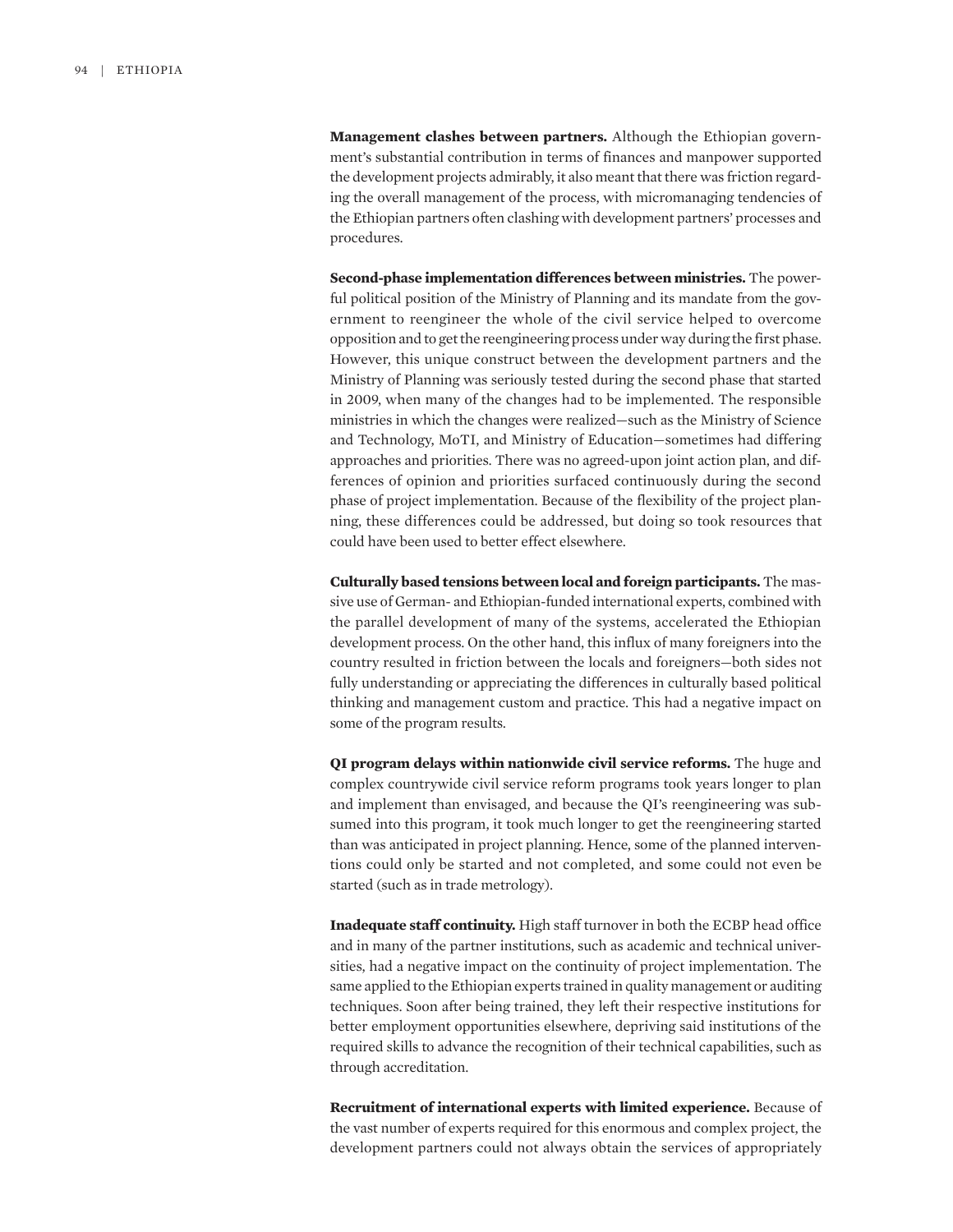qualified international experts and had to make do with less-experienced people. This was quickly picked up on by the Ethiopian side, with negative consequences for the project's implementation, in that the input of these experts was not always readily accepted.

#### **KEY SUCCESS FACTORS AND LESSONS LEARNED**

Obviously, some key success factors ensured that the reengineering of the Ethiopian QI was realized. Some of them were considered in project planning; others were more of a fortuitous nature. The most apparent success factors are summarized here.

**Strong political leadership.** A fundamental reengineering of long-established organizations such as the QSAE will always trigger resistance. In the case of the QSAE, it was not only the organization's separation from regulatory work (which would have been a hurdle regarding income); it was also the splitting of the organization into four separate entities that was the biggest challenge. A strong political will and clear leadership to implement such a change is an absolute necessity, because it is highly unlikely that a public entity will willingly undergo such radical transformation by itself. In the case of Ethiopia, the mandate and powerful political influence of the Ministry of Planning was of crucial importance for the fundamental reengineering of the country's QI.

**Export sector demand for QI services.** The creation of demand for QI services—for example, supporting enterprises to get their products tested and certified as well as becoming certified for ISO 9001, ISO 14001, and other quality management systems—is important to initiate the long-term financial sustainability of QI service providers. A focus on the export sectors brings more dividends than supporting those enterprises that only operate in local markets. Local market purchasing power is frequently too low to be able to leverage product quality; price is still the driver for local purchases.

**Well-educated technical personnel.** The establishment of appropriate educational programs at tertiary education establishments is of vital importance to ensure a continuous and plentiful supply of appropriately educated technical staff for QI organizations and industry, once the few project-related training programs have been completed and the project has come to an end. Such a plentiful supply will also somewhat deter trained individuals from excessive job-hopping, commanding higher salaries as they go along. It is especially the public sector institutions that would benefit from such a situation; to some extent, the private sector, with its more attractive remuneration systems, will become saturated.

**Generous knowledge sharing from development partners.** The transparent way in which the many development partners in Ethiopia shared their development programs with each other was important in successfully reengineering the Ethiopian QI. The number of these programs, each with its own focus but overlapping in many areas, could have quickly led to major tensions among the members of the donor community and their Ethiopian partners. The Head of Mission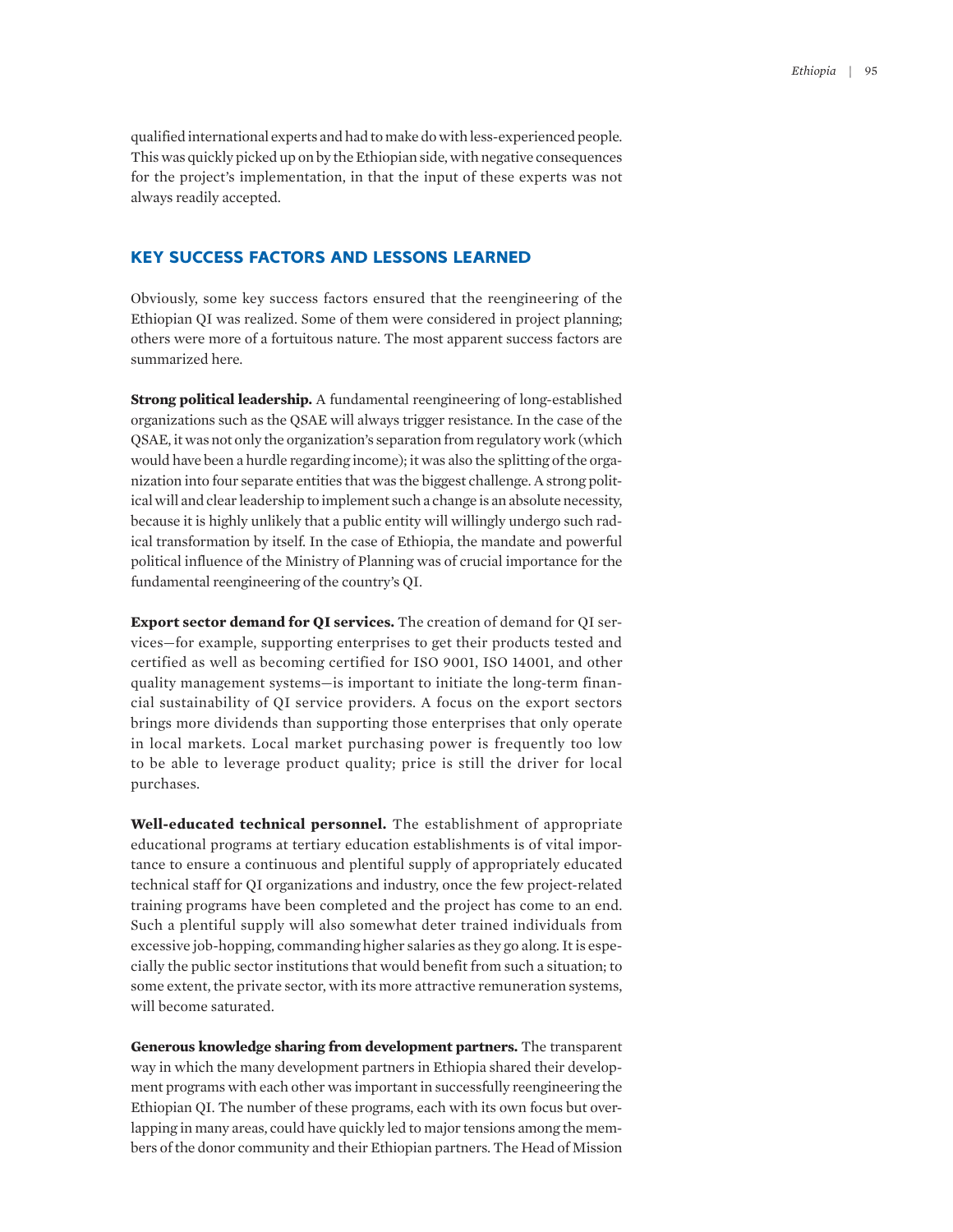meeting, supported by thematic subcommittees, provided the appropriate platform for sharing information without demanding coordination. Yet coordination did happen voluntarily as the development partners flexibly adjusted their programs for the greater good of Ethiopia.

#### **CONCLUSION**

Reengineering the QI of a country is always a challenge, one that is all the greater if the national standards body, like the QSAE, follows a fully integrated approach. The splitting of the QSAE into four independent organizations, each with its specific QI focus, is commendable. It took serious political will from the Ethiopian government to undertake this major reengineering process.

The major developments of the university and the vocational training systems will not only provide industry and the authorities with appropriately trained technical people for the future but will also benefit the QI in no small way. The investment in industry, still ongoing, to establish it as internationally competitive will bring dividends in the medium to long term. Internationally accepted QI will be one of the key features of this ambitious project to change Ethiopia's largely subsistence-agriculture-based business environment into a modern, industrialized one.

#### **NOTES**

- 1. ISO 9001:2015, "Quality Management Systems—Requirements": https://www.iso.org /standard/62085.html.
- 2. ISO 14001:2015, "Environmental Management Systems—Requirements with Guidance for Use": https://www.iso.org/standard/60857.html.
- 3. For information on the current status of Ethiopia's accession to WTO membership, see the WTO's Ethiopia status page: https://www.wto.org/english/thewto\_e/acc\_e/a1\_ethiopia\_e .htm#status.
- 4. In quite a few low- to middle-income economies, the national product certification mark is a prerequisite for demonstrating compliance with mandatory standards. Whereas a mandatory standards system may still be compliant with the technical regulation requirements of the WTO TBT Agreement, the use of the national product certification mark as the demonstration of compliance of the product is considered an unnecessary trade barrier and as a license for the national standards body to extract rent. Economies that still practice such a system should seriously consider changing to a more trade-friendly system.
- 5. ISO/IEC Guide 65:1996, "General Requirements for Bodies Operating Product Certification Systems," has been superseded by ISO/IEC 17065:2012, "Conformity Assessment—Requirements for Bodies Certifying Products, Processes and Services": https://www.iso.org/standard/46568.html.
- 6. Least-developed countries (LDCs) are low-income countries confronting severe structural impediments to sustainable development. They are highly vulnerable to economic and environmental shocks and have low levels of human assets. There are currently 47 countries on the list of LDCs, which is reviewed every three years by the United Nations (UN) Committee for Development (CDP), a subsidiary body of the UN Economic and Social Council.
- 7. At the time of the ECBP project, this was known as the German Agency for Technical Cooperation (GTZ), one of multiple German development organizations. The BMZ merged many of these along the way, renaming them collectively GIZ.
- 8. ISO/IEC 17025:2005 has been superseded by ISO/IEC 17025:2017, "General Requirements for the Competence of Calibration and Testing Laboratories": https://www.iso.org/standard/66912.html.